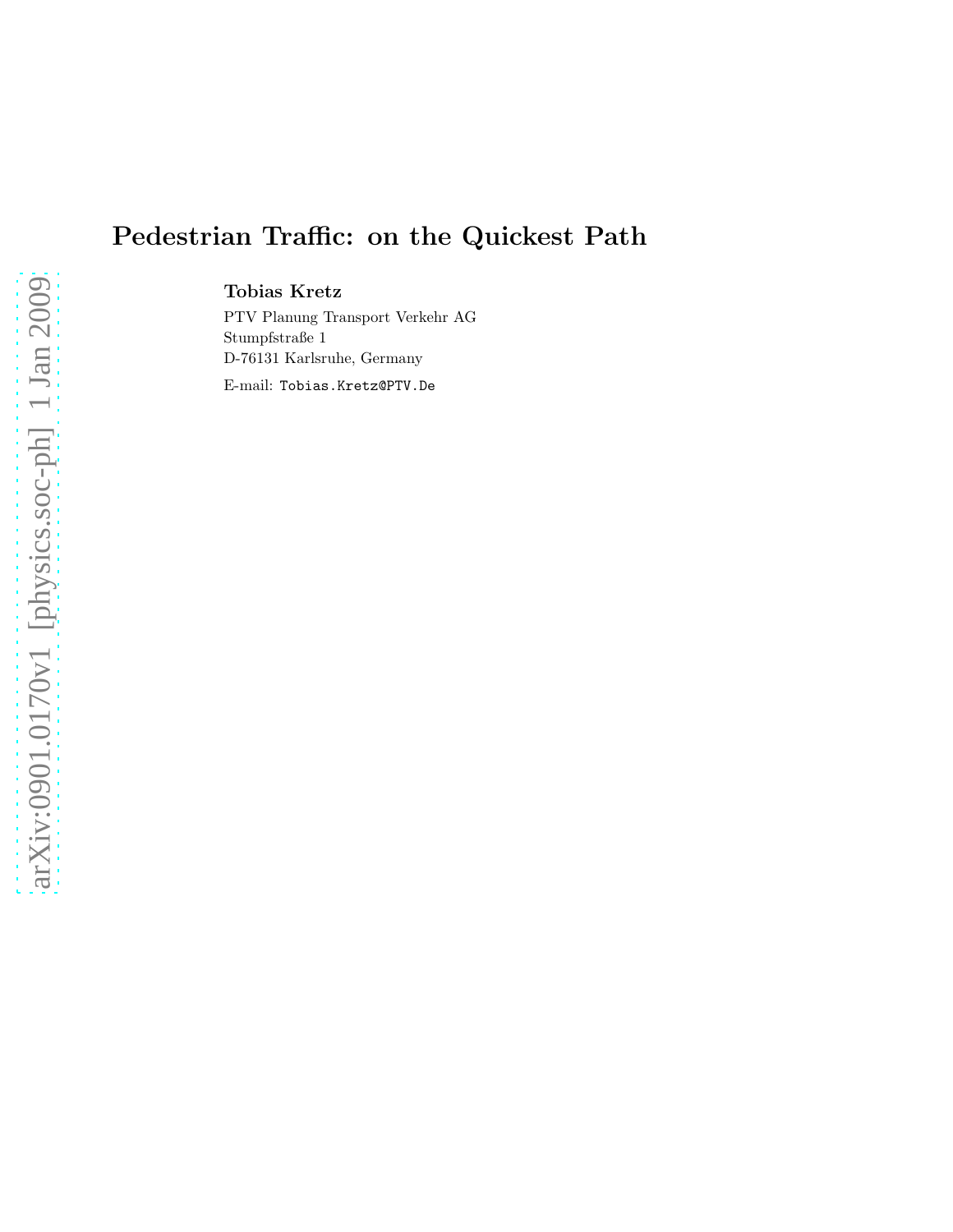Abstract. When a large group of pedestrians moves around a corner, most pedestrians do not follow the shortest path, which is to stay as close as possible to the inner wall, but try to minimize the travel time. For this they accept to move on a longer path with some distance to the corner, to avoid large densities and by this succeed in maintaining a comparatively high speed. In many models of pedestrian dynamics the basic rule of motion is often either "move as far as possible toward the destination" or – reformulated – "of all coordinates accessible in this time step move to the one with the smallest distance to the destination. Atop of this rule modifications are placed to make the motion more realistic. These modifications usually focus on local behavior and neglect long-ranged effects. Compared to real pedestrians this leads to agents in a simulation valuing the shortest path a lot better than the quickest. So, in a situation as the movement of a large crowd around a corner, one needs an additional element in a model of pedestrian dynamics that makes the agents deviate from the rule of the shortest path. In this work it is shown, how this can be achieved by using a flood fill dynamic potential field method, where during the filling process the value of a field cell is not increased by 1, but by a larger value, if it is occupied by an agent. This idea may be an obvious one, however, the tricky part – and therefore in a strict sense the contribution of this work – is a) to minimize unrealistic artifacts, as naïve flood fill metrics deviate considerably from the Euclidean metric and in this respect yield large errors, b) do this with limited computational effort, and c) keep agents' movement at very low densities unaltered.

## Contents

| $\mathbf{1}$   | Introduction                                                       | 3   |
|----------------|--------------------------------------------------------------------|-----|
|                | 1.1                                                                |     |
|                | The Use of Potentials in Pedestrian Dynamics and Robotics 5<br>1.2 |     |
|                | 1.3                                                                |     |
| $\overline{2}$ | Altering the Distance Potential Field $-$ A Quick Method as        |     |
|                | Perturbation of an Exact One                                       | 7   |
| 3              | The Quick Method: Flood Filling                                    | 8   |
|                | 3.1                                                                | 8   |
|                | $3.2\,$                                                            | 9   |
| 4              | Comparison to a Static Method                                      | 9   |
| 5              | Transferability                                                    | 10  |
| 6              | Discussion: Examples of the Influence of the Method                | 11  |
|                | 6.1                                                                | -11 |
|                | $6.2\,$                                                            | 12  |
|                | A Crowd Moving Along a Straight Corridor 13<br>6.3                 |     |
|                | 6.4                                                                |     |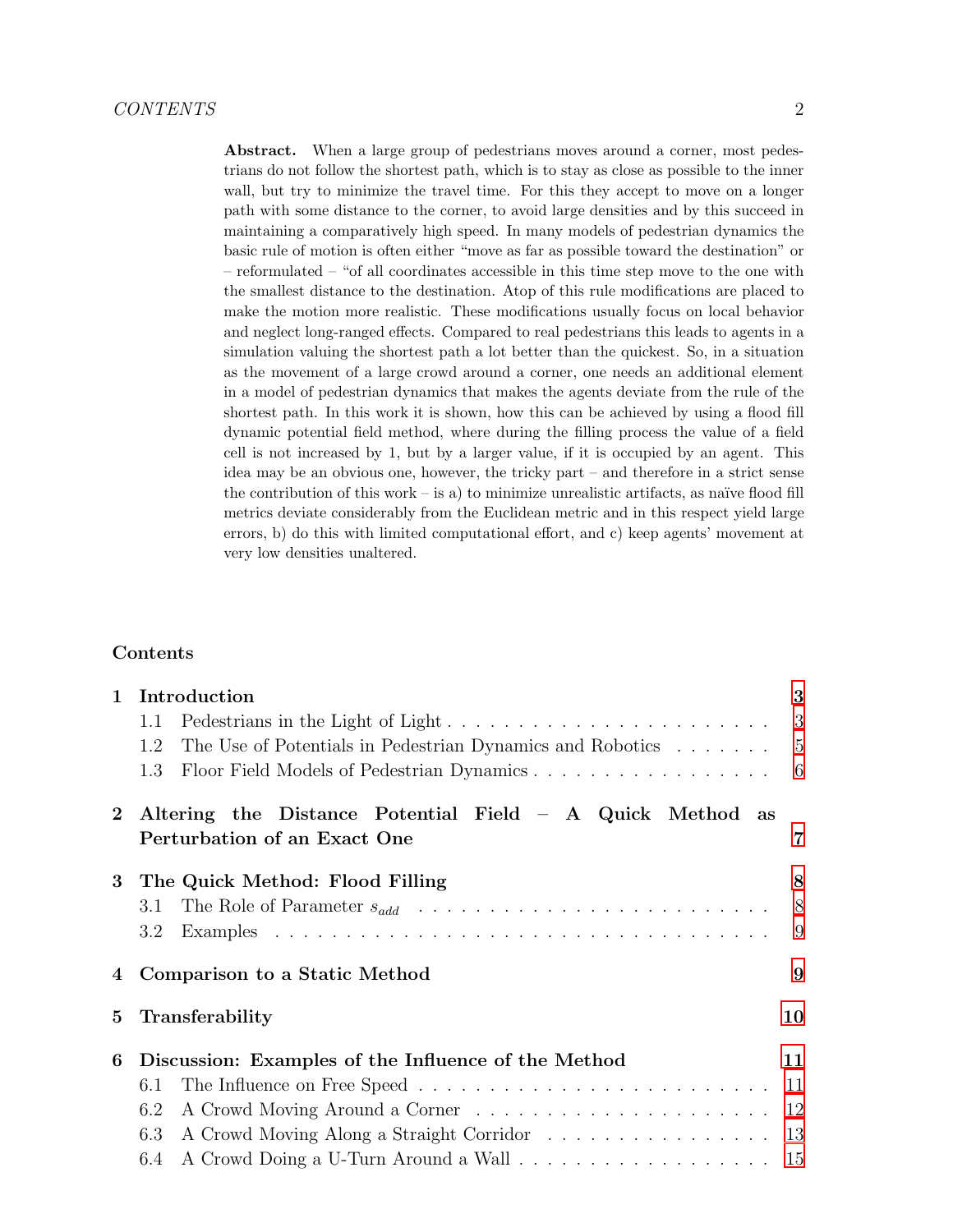|  | 7 Conclusions and Outlook | 26 |
|--|---------------------------|----|
|  |                           |    |
|  |                           |    |
|  |                           |    |
|  |                           |    |

## <span id="page-2-1"></span><span id="page-2-0"></span>1. Introduction

## 1.1. Pedestrians in the Light of Light

Everyone knows from own experience that even when selecting the mode of travel but also as a participant in any mode of traffic minimizing the travel time is an important criterion when planning a trip. There can be other criteria against which the shortest travel time is weighed against for example monetary costs or sometimes pedestrians value staying away from large streets high. However, minimizing the travel time is almost never irrelevant. If the travel time is not minimized for a full path one can often insert intermediate destinations on a path, to make the rule of minimal travel times apply for each of the partial paths.

As a first step of modeling let's neglect all other criteria and assume for pedestrians:

Pedestrians try to move from their current position to their destination on the path of shortest travel time.

This bears a remarkable similarity to the formulation of Fermat's Principle for the path of light:

On the way from a given point A to a given point B a ray of light takes the path of least time.[\[1](#page-26-0)]

Why then is the motion of pedestrians and light so different? It's not only the kind of interaction, but a more fundamental difference: Fermat's Principle is only seemingly teleological, while in fact it is the result of laws of nature following causality. Classically this follows from Huygen's Principle [\[2\]](#page-26-1) and quantum-mechanically from Feynman's Path Integral Formalism [\[3\]](#page-26-2). I.e. for certain calculations the teleological and the causal formulation are equivalent. Pedestrians on the contrary act teleologically as they have – at least in introspective – a free will and make plans. Additionally causal restrictions apply to their motion. If one restricts the motion of participants in an experiment to a one-dimensional motion, the focus is set to these causal restrictions. In such a case there is no more teleological element present. An experiment purely investigating this is for example reported about in  $[4, 5]$  $[4, 5]$  $[4, 5]$ . In other cases experiments and observations often do not exclusively investigate the causal restrictions but still emphasize it a lot, as there is usually a very limited set of alternatives available for any kind of planning process  $[6-13]$ .

As a result of this double influence – causal and teleological – and because of limited access to information of the path ahead – pedestrians only  $try$  to minimize their time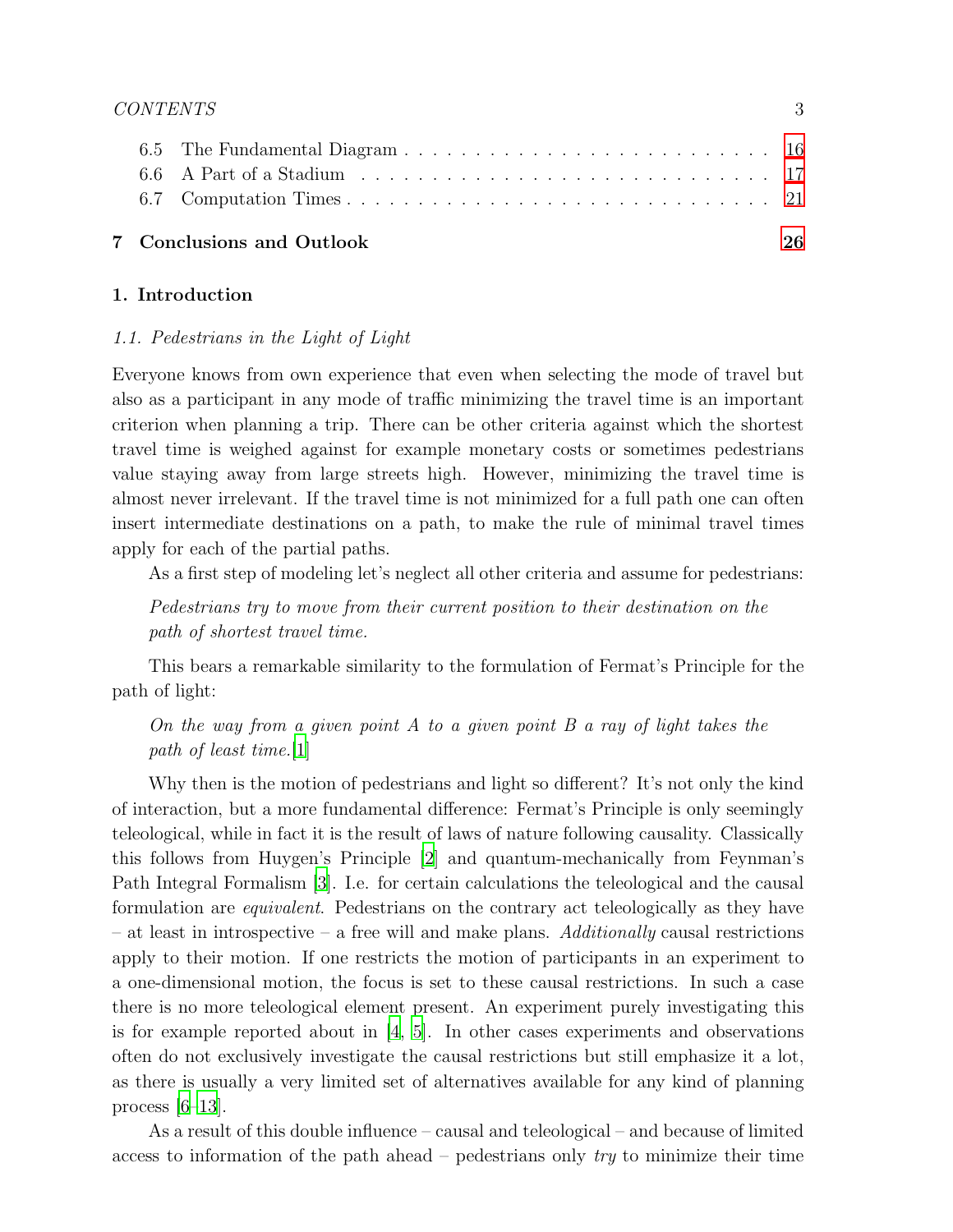and usually only partially succeed with that. On the contrary for light there are only few clearly defined and well understood exceptions from the path of minimal time: in very intense (many photons) ray of light with very high energy (frequency) it can happen with non-negligible probability that light scatters at light [\[14\]](#page-27-1) and the ray is "fanned out" and – just for completeness – gravitational lenses can produce images with light moving on a path of (locally) maximal time [\[15](#page-27-2)]. The case of gravitational lenses is not of much interest here. But light-light scattering is of some interest as with it the applicability of Fermat's Principle vanishes for light just for a similar reason why Fermat's Principle cannot be used to do calculations of pedestrian dynamics. Within a normal course of life beam of light photons typically do not interact as the photon-photon scattering probability (its cross section) is by far too small. [‡](#page-3-0)

As long as the photons within a ray of light do not scatter, Fermat's Principle expressed in a formula says that the travel time

$$
\tau = \int_{PathP: \vec{x} = \vec{A}}^{\vec{x} = \vec{B}} \frac{d|\vec{x}|}{v(\vec{x})}
$$
\n(1)

is minimal for the path P "chosen" by the ray of light.  $v(\vec{x}) = c/n(\vec{x})$  is the speed of light as the case may be within some material with some refractivity  $n(\vec{x})$ . From knowing the field of speeds  $|\vec{v}(\vec{x})|$  one could calculate the field  $T(\vec{x})$  of minimal travel times to the destination  $\vec{B}$ . For each position the direction of the ray of light then would be equal to the one of the gradient  $\nabla T(\vec{x})$ , as Fermat's principle compulsorily also holds for each partial path.

Classical optics is simpler than high energy quantum optics or the movement of pedestrians as  $v(\vec{x})$  only depends on the material and its refractivity at position  $\vec{x}$  and not the light itself or to be more precise the spatial-temporal distribution of photons. For pedestrians  $\vec{v}(\vec{x}, t)$  heavily depends on the local distribution of other pedestrians at a certain time. Put mathematically: the velocity field  $\vec{v}(\vec{x}, t)$  – or even more general: the field of velocity distributions – is not an input but a result of the calculation of pedestrian dynamics and those space-time regions are of specific interest, where the speed is significantly lower than the desired speeds: "jams". Obviously one is faced with a highly non-linear phenomenon.

Having realized that the most important input factor is not available in pedestrian dynamics, the first and radical step is to assume that the agents do not influence each other at all. This is equivalent to allowing two agents to take the same place at the same time, which of course is not realistic and would result in all agents walking the same spatially shortest path regardless of the density on that path. So, the minimal mutual influence of agents is a strong, short-ranged, repulsive influence, often simply a hard-core exclusion, respectively a hard-core repulsion.

<span id="page-3-0"></span>‡ The reason for this being that charge conservation does not allow a tree-level process. So the scattering in lowest order involves two electron propagators which in the end lead to the electron mass to the eighth in the denominator. Furthermore the four vertices bring in an  $\alpha^4$ , which decreases the scattering probability further. Only if energy and density of the photons is large enough these factors can be balanced to non-negligible overall scattering probabilities.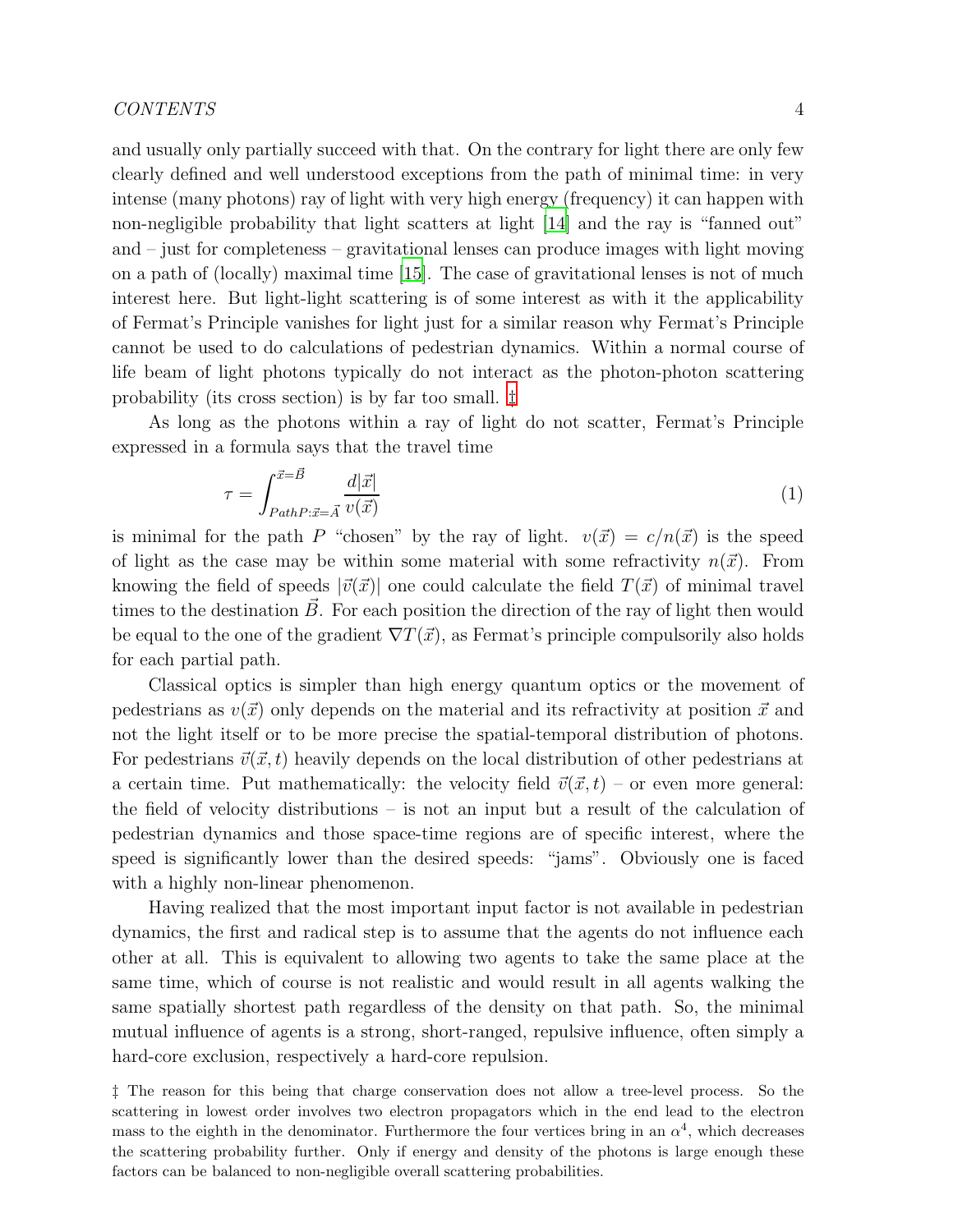As apart from this exclusion principle at this stage no additional interaction between agents exists, the basic direction of motion then is determined from the gradient of the field of spatial distances to the destination:  $\nabla S(\vec{x})$ . The element of a model that incorporates the influence of  $\nabla S(\vec{x})$  mathematically often has the same structure as the other elements of the model. Its special status is then reflected in the typically most important role the parameters configuring the strength of the influence of  $\nabla S(\vec{x})$  have.

Then as a third step the actual modeling process sets in, where all the available models differ from each other and deviations from the basic direction of motion are calculated. Normally at least one of these additional elements is meant to compensate for the agents following  $\nabla S(\vec{x})$  too strictly, i.e. walking too close to the spatially shortest path and therefore producing unrealistic jams. At this point the modeler is faced with a problem: In many situations this element of the model would have to incorporate quite long-ranged interactions to make the movement of agents realistic. But longranged interactions often are computationally costly. In a majority of cases modelers decide in favor of quick computation and against long-ranged interactions, accepting the formation of unrealistic jams in certain situations [\[16\]](#page-27-3), as the agents esteem the spatially shortest path too much compared to the quickest path. For a notable exception, where a minimized travel time is considered in an integrated way, see [\[17](#page-27-4), [18](#page-27-5)].

This work investigates the question, if the field (aka "potential")  $S(\vec{x})$  can be altered with some method to some field  $\hat{S}(\vec{x}, t)$  (here a time dependence must be introduced, because  $\hat{S}(\vec{x}, t)$  necessarily depends on the distribution of agents), such that the basic direction of motion in general is more similar to the case as if it had been calculated from the unknown  $T(\vec{x}, t)$ .

It is assumed that the pedestrians to be simulated have fairly good knowledge of their environment. Contrary to an ansatz like in [\[19\]](#page-27-6), where agents' poor knowledge of the environment is intended to be handled in the operational model, this aspect is spared here, as it is believed that this should be handled on the tactical or strategical level of scenario modeling: an agent has perfect knowledge of the spatial structure relevant for the path between his current origin-destination relation. If this was not the case, the scenario modeler would have to split up the origin-destination relation into smaller pieces until the condition holds. Incomplete information then would be reflected in the routing decision at an origin with multiple potential destinations attached and not all over the path between origin and destination. For a description of the different levels of modeling see for example [\[20\]](#page-27-7).

## <span id="page-4-0"></span>1.2. The Use of Potentials in Pedestrian Dynamics and Robotics

Potential fields have long been used in robotics [\[21](#page-27-8), [22](#page-27-9)] (let's call them  $U(\vec{x})$  here) and the simulation of pedestrians [\[23](#page-27-10)[–29\]](#page-28-0) (let's call them  $S(\vec{x})$  here) to control robots and agents to evade obstacles and move toward a destination. The difference is that in robotics it is usually assumed that an autonomous robot knows about its destination coordinate but has no knowledge of the position of obstacles except for those which it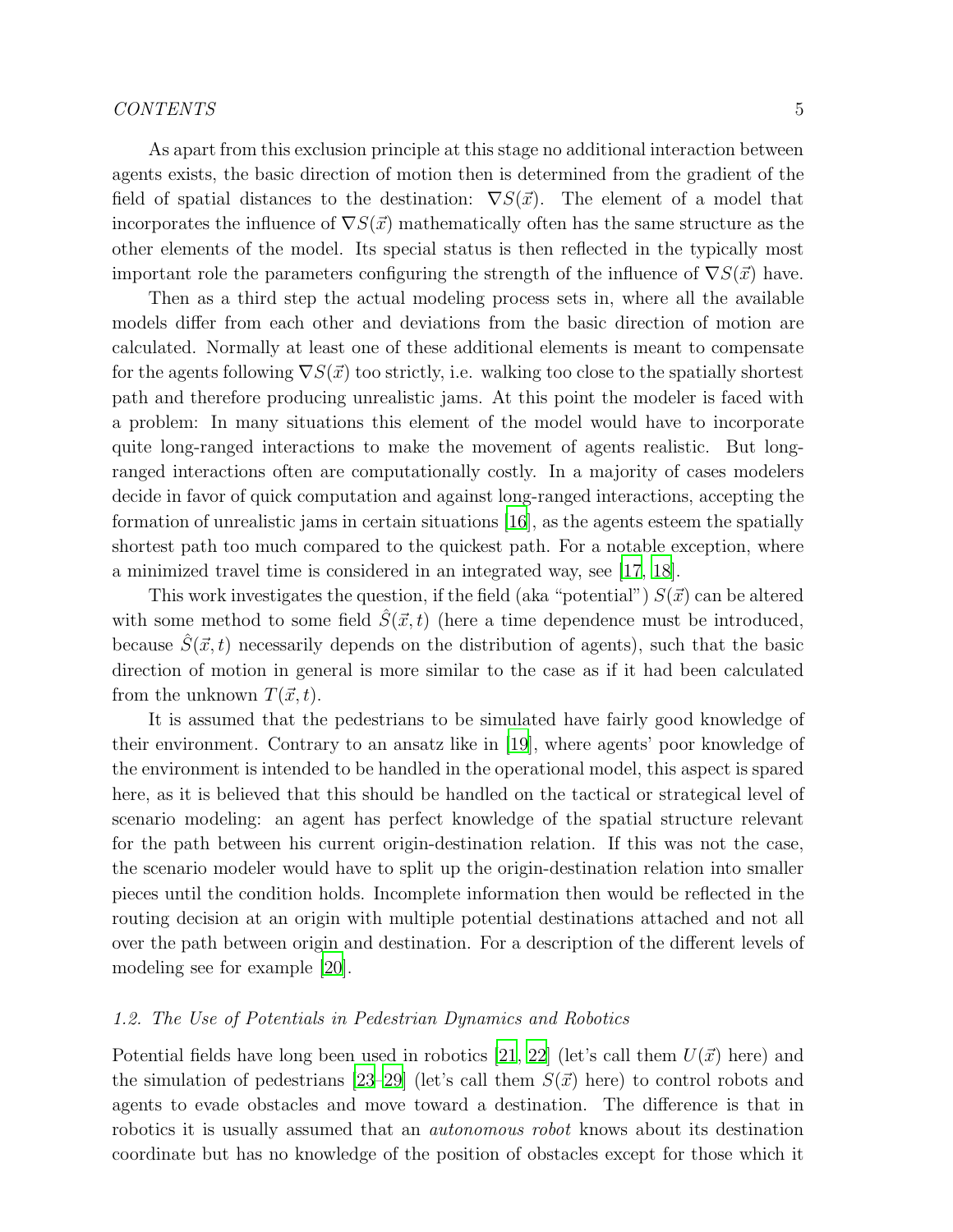"sees". For pedestrians on the contrary it is typically assumed that they have at least some knowledge on the whole path, the positions of static obstacles and the detours they have to walk compared to linear distance, even if they actually only see a small fraction of the whole path. This has consequences for the calculation and use of the potential. In robotics the *artificial potential Uat* position  $\vec{x}$  from a destination at  $\vec{x}_d$ was originally [\[21](#page-27-8)] calculated as

$$
U_{artificial}(\vec{x}) = U_{\vec{x}_d}(\vec{x}) + U_{obstacles}(\vec{x})
$$
\n<sup>(2)</sup>

$$
U_{\vec{x}_d}(\vec{x}) \qquad = \frac{1}{2} k_d (\vec{x} - \vec{x}_d)^2 \tag{3}
$$

In such a potential local minima can occur and a robot has to be equipped with the ability to realize it is in a minimum and how to get out of it. Much different from this is the basic assumption in many models of pedestrian motion that pedestrians have a good global knowledge of the exact Euclidean distances and know about the shortest path between their current position and their destination under consideration of all obstacles. This assumption can be unrealistic for very complex geometries like huge mazes, but for many situations it comes close to reality. In this contribution "potential" is used in the sense of pedestrian dynamics.

The double usage of the word "potential" has repeatedly led to confusion. For example in [\[19\]](#page-27-6) a number of models have been attributed to use robotics-like potentials, although they do not. In contrast the "sink propagation value" method proposed there is very similar to the static floor field used in [\[30\]](#page-28-1) rendered more precisely in [\[26](#page-28-2)], and [\[31](#page-28-3)].

In publications of the Cologne-Tokyo school of pedestrian dynamics modeling [\[23](#page-27-10), [26\]](#page-28-2) the potential is called "static floor field". Similar to [\[19\]](#page-27-6) the values of the static floor field decrease with increasing distance from the destination, linearly reflecting the attractiveness of a cell. In [\[32](#page-28-4)] a computer science perspective has been adopted: the distance to the destination is a relevant input value, so a look up table of distances is written to memory. The difference to the static floor field is trivial, but to not get messed up and miss a sign, the latter field has been called "distance potential field".

There are many methods to calculate a potential  $S(\vec{x})$  that consider obstacles, when calculating distances. Flood fill methods, Dijkstra's algorithm on a visibility graph [\[26,](#page-28-2) [28](#page-28-5), [33](#page-28-6), [34](#page-28-7)], the fast marching method [\[35\]](#page-28-8) and ray casting [\[32\]](#page-28-4). These methods have been compared in [\[32\]](#page-28-4) or used and applicated in [\[36](#page-28-9)] and it has been concluded that in large real world applications only flood fill methods are quick enough to be calculated each time step or each  $N$  time steps, with  $N$  chosen such that the calculation is done for example each simulation second. Flood fill methods, however, yield large errors compared to true Euclidean distances [\[32\]](#page-28-4).

## <span id="page-5-0"></span>1.3. Floor Field Models of Pedestrian Dynamics

In floor field models [\[23](#page-27-10)[–28](#page-28-5), [30](#page-28-1), [31](#page-28-3), [37](#page-29-0), [38](#page-29-1)] agents move on a discrete lattice from cell to cell. Before an agent moves, a probability is assigned to each cell he could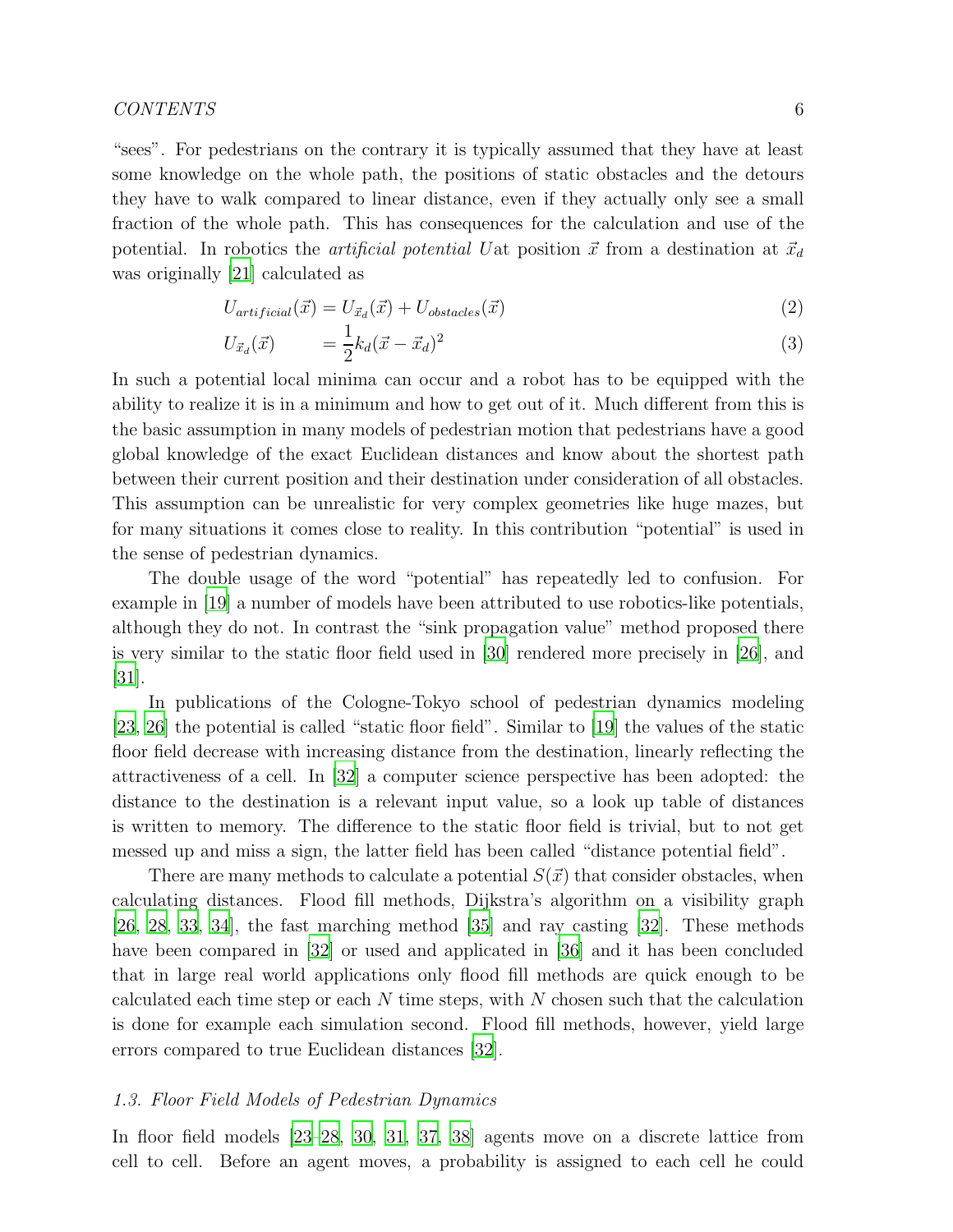reach and then a destination cell is selected randomly according to these probabilities. Most influences on an agent's motion are modeled as partial probabilities following an exponential function

$$
p_X = e^{k_X \cdot func(X)},\tag{4}
$$

where  $k_X$  is a coupling constant, denoting the strength of the influence. The partial probabilities are multiplied to form the full probability that a cell is chosen as destination

$$
p = N \prod_{X} p_X. \tag{5}
$$

N normalizes the probability such that the sum over all accessible cells equals 1. For this work it is sufficient to assume that all previously introduced influences, except for the influence of the static floor field (resp. distance potential field) – containing in each cell the information on the distance of that cell  $(x, y)$  to the destination – are switched off:  $k_X = 0$ , except for  $k_S$ ,

<span id="page-6-1"></span>
$$
p_{xy} = N e^{-k_S S_{xy}} \tag{6}
$$

## <span id="page-6-0"></span>2. Altering the Distance Potential Field – A Quick Method as Perturbation of an Exact One

As has been stated, there are methods that are sufficiently precise in the calculation of distances, such that no unrealistic looking artifacts in the motion of the agents can be observed in a simulation. But these methods need painfully large times for their calculation in large scenarios, if they are executed each simulation second. And there are methods, which are in principle quick enough to calculate the potentials each time step, but these methods often make the agents move on strange trajectories, as they are not very precise with regard to Euclidean metric.

The idea is, to calculate an exact and precise  $(S = S(\vec{x}))$  potential and a potential using a quick method  $(S_{dyn} = S_{dyn}(\vec{x}, t = 0))$  potential in advance, i.e. before any agent has entered the simulation. And then calculate each time step – dynamically – with the quick method a potential under consideration of the agents:  $(S_{dyn}^t = S_{dyn}(\vec{x}, t))$ . The probability to select a cell as destination is then calculated as

<span id="page-6-2"></span>
$$
p = Ne^{-k_S(S+S_{dyn}^t - S_{dyn}^0)}
$$
\n
$$
\tag{7}
$$

For sake of clarity the x and y indices of equation [\(6\)](#page-6-1) have been dropped. With this method the imprecise but quick method becomes a perturbation of the exact method. If there is only one agent in the scenario, he is only minorly affected, as all perturbation of the field is "behind" him, i.e. further away from the destination than he himself is. As only differences between  $S_{dyn}^t$  and  $S_{dyn}^0$  influence the motion, one can hope that this difference also cancels out a large share of the errors of the quick method. Introducing a new coupling constant for the new effect, one can generalize equation [\(7\)](#page-6-2) to

$$
p = Ne^{-k_S S - k_S^* (S_{dyn}^t - S_{dyn}^0)} = Ne^{-k_S S} e^{-k_S^* (S_{dyn}^t - S_{dyn}^0)} = N p_S p_S^* \tag{8}
$$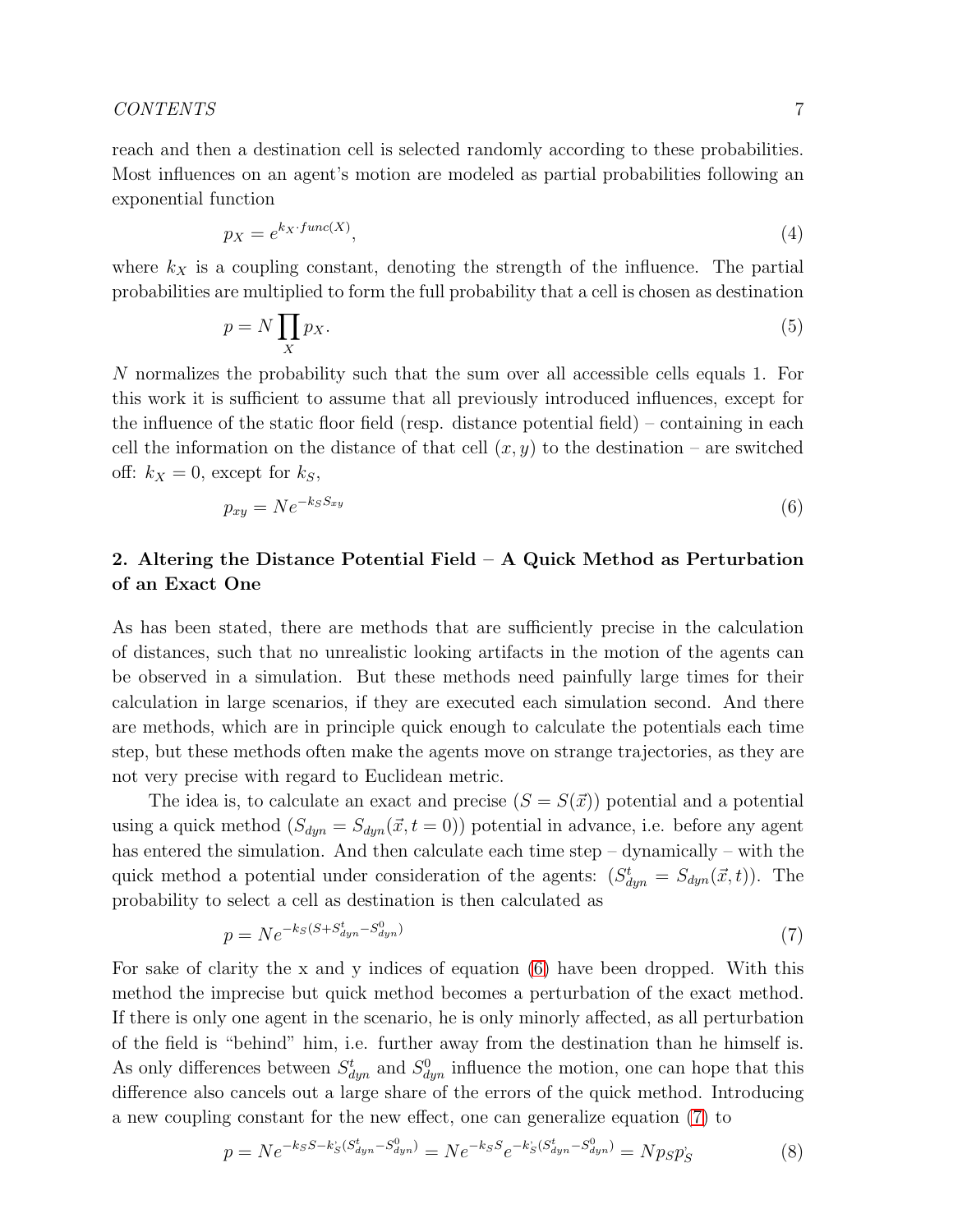In this way an entirely new influence has been created, fully independent from the influence of the static floor field. It cannot be called dynamic floor field, as this is the name for the virtual trace [\[23,](#page-27-10) [26](#page-28-2)], so it is referred to as "dynamic distance potential field" here.

## <span id="page-7-0"></span>3. The Quick Method: Flood Filling

It is not only that the exact methods take too long for their calculation, also only a subset of them would be able to consider the agents in one way or another meaningfully as a modification. This is different with flood fill methods. In the process of flooding the scenery, one simply adds 1, if the cell is not occupied and a value  $s_{add} > 1$ , if it is occupied by an agent. Basically there are two simple flood fill methods: the first acts in the von Neumann neighborhood. It is called the Manhattan metric and is the  $p = 1$  vector norm. The other one acts on the Moore neighborhood. It is called the Chebyshev metric and is the  $p \to \infty$  vector norm. A combination of these is variant 1 (V1) as introduced in [\[32](#page-28-4)], where the maximum error is limited to smaller values than in the two basic methods on cost of having to do two flood fills and calculate a square root for each cell.

The method proposed introduces two new parameters to the model: the coupling  $k_{Sdyn}$ , and the summand  $s_{add}$  in case a cell is occupied.

### <span id="page-7-1"></span>3.1. The Role of Parameter  $s_{add}$

While the effect of  $k_{Sdyn}$  is obvious and just the same as the effect of all other coupling constants in a floor field model, the situation is a bit different for  $s_{add}$ . A large  $s_{add}$ does not in general increase the strength of the effect, this is only true for those cells on which agents are located. For all other cells  $s_{add}$  determines the size a block of occupied cells needs to have that the flood partially flows through the block and not around. This does not only depend on  $s_{add}$  but also on the shape of the block: there's only an effect, if from the potential's wave front perspective the block is wider than deep. If three agents are standing next to each other, all on the same value of the distance potential field, the value behind the central one is 3, if  $s_{add} = 2$  and 4 for any other value of  $s_{add}$ (assumed  $s_{add} \in \mathcal{N}$  and Manhattan metric is used). If the solid block of occupied cells is deeper than wide, the flood always has to flow around the block. In other words: for large values of  $s_{add}$  blocks of occupied cells act as if they were obstacles and the flood has to flow around them during the calculation of the potential. Only if such blocks would bar the flood's way to some part of the area or if  $s_{add}$  is small and the blocks wider than deep the flood can also flow through these blocks. The former case can be interpreted as a block being infinitely wide (from border to border).

It's also blocks of agents ranging from border to border – not the idea that agents are in some way "softer" than obstacles – that are the reason, why agents can not be treated like obstacles, i.e. that  $s_{add}$  is set to infinity, respectively that the dynamic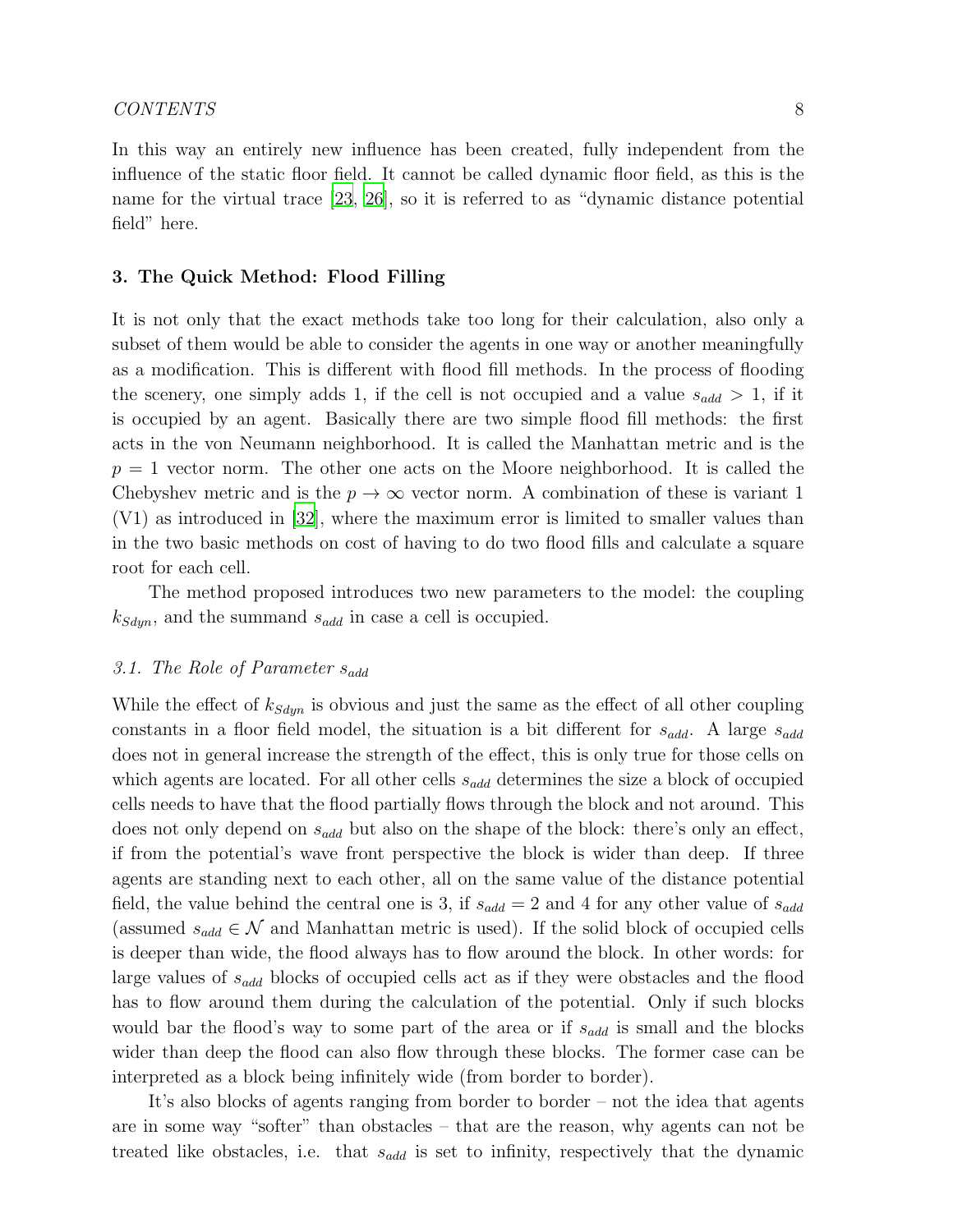## CONTENTS 9

distance potential field may not flood "over" agents at all. Otherwise the flooding algorithm could not reach parts of the area, if somewhere there is a chain of agents without a gap from one border to another.

So there are two interpretations of  $s_{add}$ : if there is no line of agents ranging from one border to another  $s_{add}$  is an estimation for the time to walk around the block, the bigger the block, the larger the time. If the block does range from one border to another  $s_{add}$  is a measure for the speed reduction or time loss. The length of a jam ranging from border to border times  $s_{add} - 1$  then determines the length of an accepted detour.

#### <span id="page-8-0"></span>3.2. Examples

Figures [1](#page-8-2) to [3](#page-9-1) show the impact of a group of agents on  $S_{dyn}^t$  by showing  $S_{dyn}^t - S_{dyn}^0$ . It can be seen clearly, that with Manhattan metric the impact spreads infinitely in vertical (and horizontal) direction and with Chebyshev metric in diagonal direction. Only with V1 the impact range is finite in any case. The seemingly strange pattern into diagonal direction with V1 metric is a result of rounding effects: instead of all cells' value approaching to zero, with increasing distance less and less cells have a value 1.



<span id="page-8-2"></span>**Figure 1.**  $S_{dyn}^t - S_{dyn}^0$  (s<sub>add</sub> = 10; from left: Manhattan, Chebyshev, V1) with 17 agents placed on two lines at the brightest white spots (exits are shown green, walls red). The difference of the time dependent and the empty potential is the larger, the brighter a spot is.

#### <span id="page-8-1"></span>4. Comparison to a Static Method

The main problem, why this method is introduced is that without some method to prevent agents to crowd too densely at the inner side of the corner, the flow is reduced unrealistically at the corner, as only a tiny space at the corner is used by the agents. It has been shown [\[26](#page-28-2), [28\]](#page-28-5) that this can be achieved partially by a simpler, static method, where the probability that a cell is chosen as destination is reduced, if its distance  $W$ to a wall is smaller than some distance  $W_{max}$ :

$$
p_W = N e^{-k_W \max(0, W_{max} - W)} \tag{9}
$$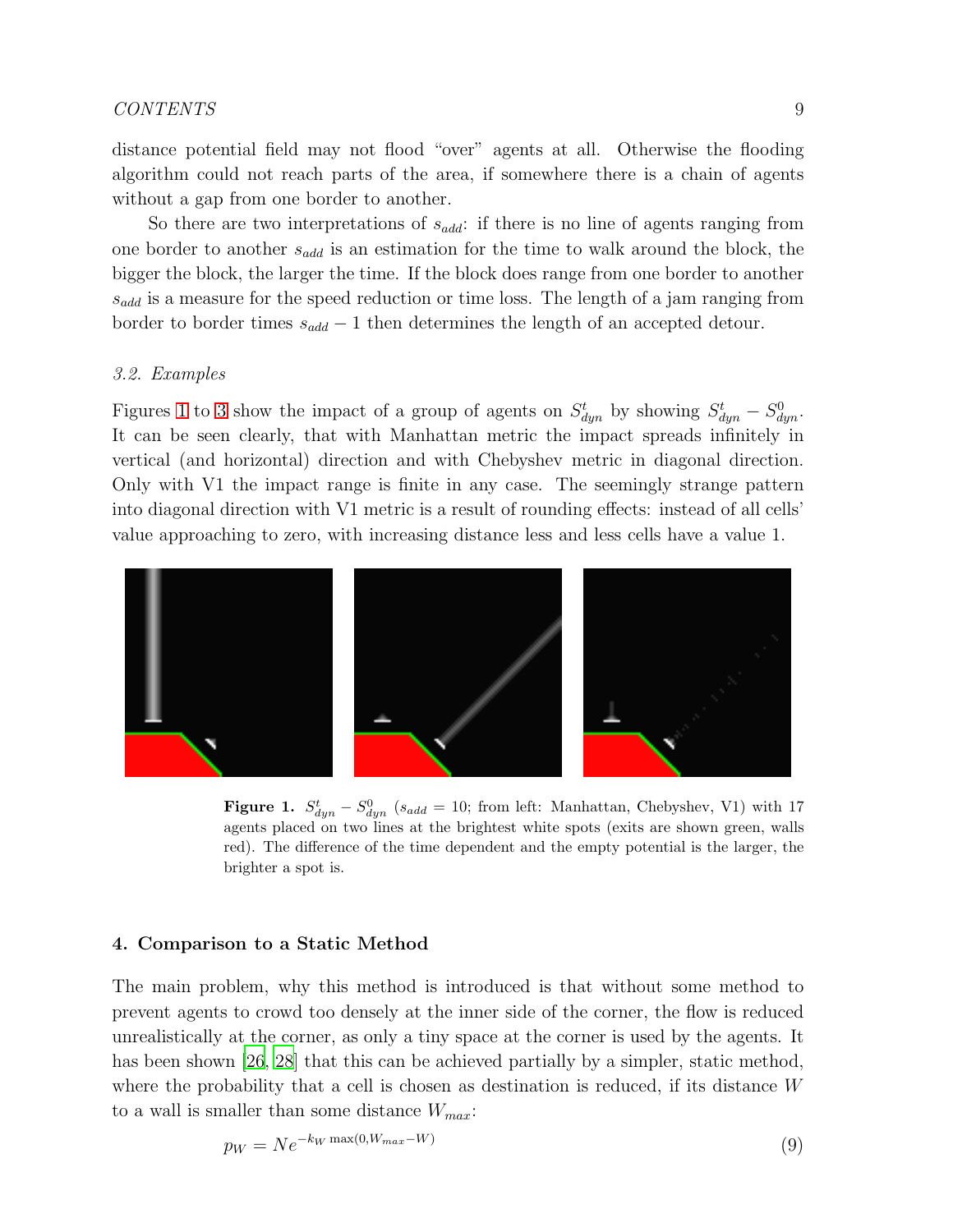

**Figure 2.**  $S_{dyn}^t - S_{dyn}^0$  ( $s_{add} = 10$ ; from left: Manhattan, Chebyshev, V1) with 105 agents placed at the bright white squares. The difference of the time dependent and the empty potential is the larger, the brighter a spot is.



<span id="page-9-1"></span>**Figure 3.**  $S_{dyn}^t - S_{dyn}^0$  (s<sub>add</sub> = 2; from left: Manhattan, Chebyshev, V1) with 105 agents placed on two squares. The difference of the time dependent and the empty potential is the larger, the brighter a spot is.

However, this method either assumes that large amounts of agents will flow around a corner. Then  $W_{max}$  has to be large to distribute the agents on a wide variety of radii from 0 to  $W_{max}$  around the corner. But then, if a small number of agents arrives, they will keep an unrealistically large distance to the corner. Or, if one expects small numbers,  $W_{max}$  has to be small, and for large groups the effect will be too small.

The stadium example of subsection [6.6](#page-16-0) was calculated with the static method to make a comparison; see the discussion there.

## <span id="page-9-0"></span>5. Transferability

The method was introduced above using the F.A.S.T. model [\[27,](#page-28-10) [28,](#page-28-5) [37\]](#page-29-0) as an example, but its application is by no means limited to this or any other floor field model. It can for example also be used in a continuous space model like the social force model [\[13,](#page-27-0) [36](#page-28-9), [39](#page-29-2)[–42\]](#page-29-3). For a model that is continuous in space and not cell-based, one has to integrate the cell concept to the else continuous concept and therefore answer questions like "Should agents always be assigned to one cell, or can there be parts of agents on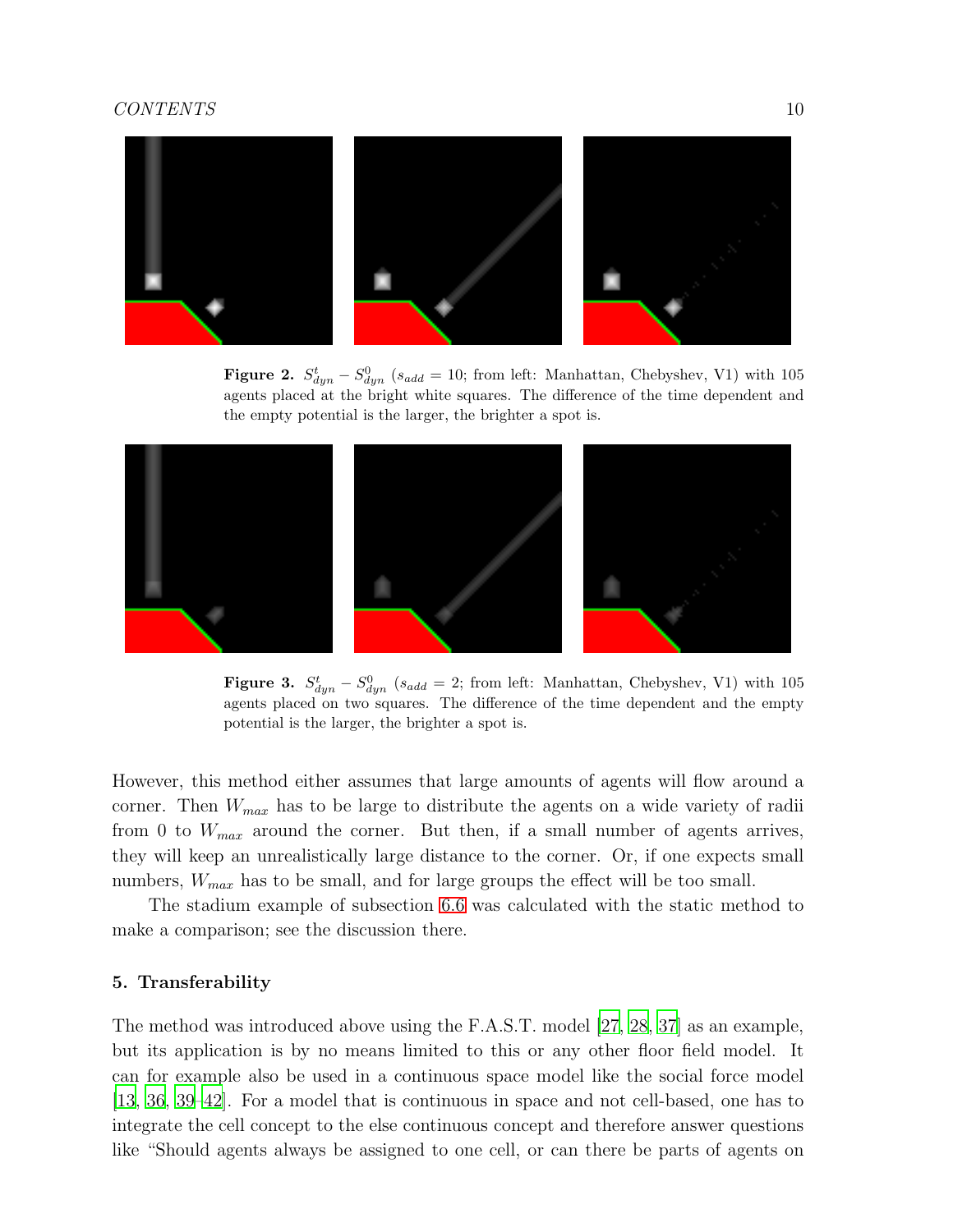## CONTENTS 11

cells?", "What to do, if more than one agent occupies a cell?", or "How large should the cells be chosen?". Probably details of the answer will only affect details of the results. Finally,  $\Delta S_{dyn}^t = S_{dyn}^t - S_{dyn}$  can be used as a modification in the method, where the direction of the desired motion is determined.

## <span id="page-10-1"></span><span id="page-10-0"></span>6. Discussion: Examples of the Influence of the Method

#### 6.1. The Influence on Free Speed

The influence on free speed of this method is model specific. For the tests with the F.A.S.T. model the following settings were made:  $k_S = 1.0$ ,  $k_{Sdyn} = 10.0$ ,  $k_{anyother} = 0.0$ , and  $s_{add} = 10$ . All simulations were repeated 100 times with identical settings. One single agent was placed 250 cells away from his destination. The room was 400 X 400 cells wide, such that border effects could if at all only play an insignificant role. The following results for the number of rounds to reach the destination were obtained (format: average  $\pm$  std (min, max)):

| $v_{max}$ | none | Manhattan Chebyshev                                                                                                                                                  | V1 |
|-----------|------|----------------------------------------------------------------------------------------------------------------------------------------------------------------------|----|
|           |      | 1   $437.2 \pm 21.6$ $368.5 \pm 14.0$ $400.3 \pm 19.9$ $401.0 \pm 21.2$                                                                                              |    |
|           |      | $\begin{array}{ l} \n \begin{array}{c}\n (388, 492) & (326, 397) \\  61.32 \pm 2.18 & 60.87 \pm 2.56 & 60.97 \pm 2.71 & 61.15 \pm 2.33 \n \end{array}\n \end{array}$ |    |
|           |      |                                                                                                                                                                      |    |
|           |      | $(57, 69)$ $(56, 67)$ $(55, 69)$ $(57, 67)$                                                                                                                          |    |

So there is a some influence at  $v_{max} = 1$  and no recognizable influence at  $v_{max} = 5$ and for  $v_{max} = 1$  the influence is stronger, when the Manhattan metric is used. This is due to the motion along the discretization axis.

These results can be obtained analytically. If one sets the smallest value of the static distance potential field and the dynamic distance potential field to 0, it will always look like this, if the agent is meant to move downward:

Exact static distance potential field:

| $\overline{2}$ | ٠, | ٠, |
|----------------|----|----|
|                |    |    |
|                |    |    |

The Manhattan and Chebyshev dynamic distance potential fields are shown in table [1.](#page-11-1)

This leads to exponents in the probabilities (with  $k_S = 1.0$  and  $k_{Sdyn} = 10.0$ ) as shown in table [2](#page-11-2)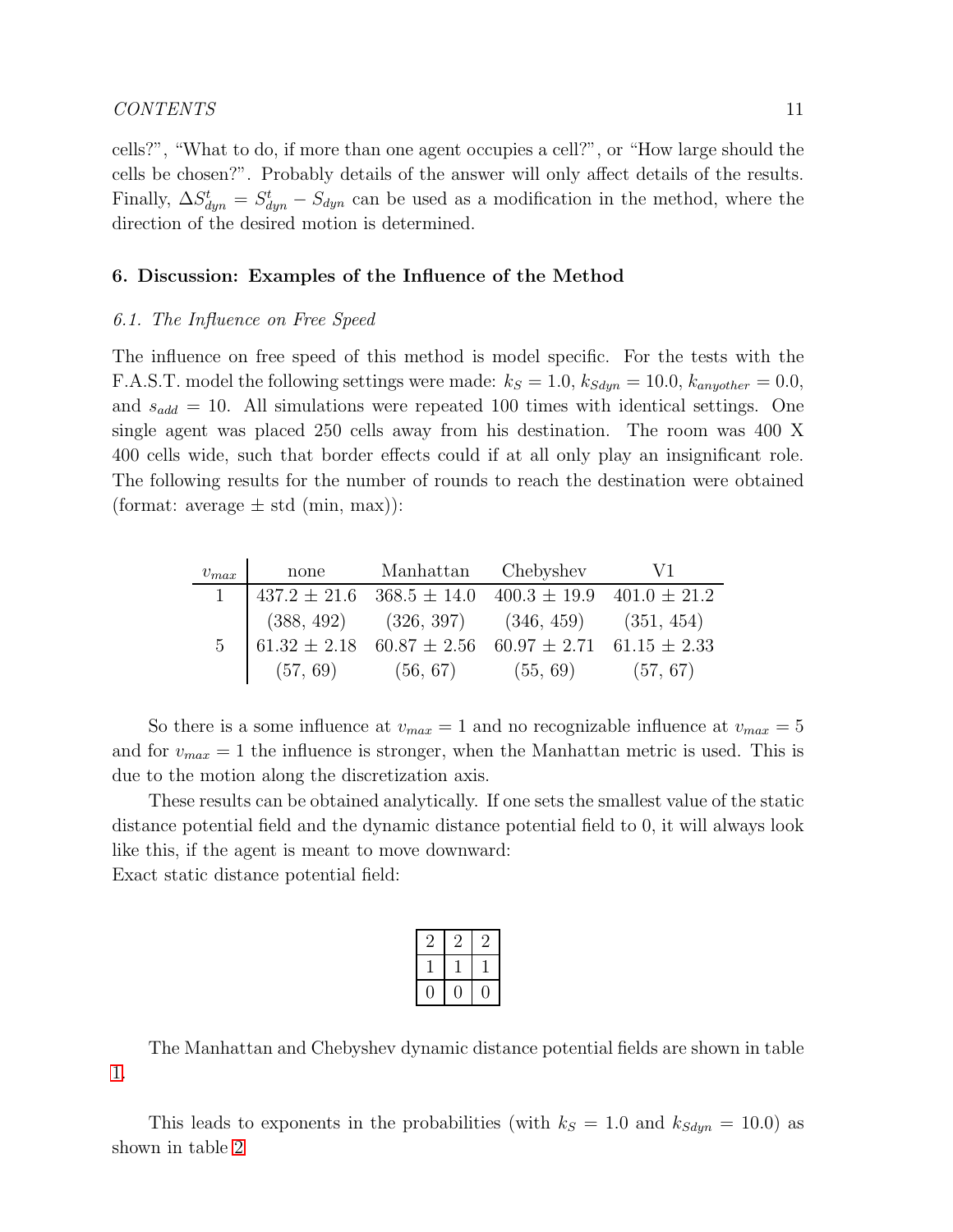| 2        | 3  | c        |   |    |  |
|----------|----|----------|---|----|--|
|          | 10 |          |   | 10 |  |
| $\theta$ | 0  | $\theta$ | 0 | 0  |  |

Table 1. Manhattan and Chebyshev dynamic distance potential fields.

<span id="page-11-1"></span>

| $-2$ | $-12$ | $-2$ | $-2$ | -2    |  |
|------|-------|------|------|-------|--|
| $-1$ | $-91$ |      | - 1  | $-91$ |  |
|      |       |      |      |       |  |

<span id="page-11-2"></span>Table 2. Exponents of probabilities for Manhattan and Chebyshev metric.

and therefore the following expectation values for the time to reach the destination:

$$
\begin{aligned}\n\bar{T}_{none}(250) &= 250 \cdot \frac{1 \cdot 3e^0 + 0 \cdot 3e^{-1} + (-1) \cdot 3e^{-2}}{3e^0 + 3e^{-1} + 3e^{-2}} \approx 434.6 \\
\bar{T}_{Manhattan}(250) &= 250 \cdot \frac{1 \cdot 3e^0 + 0(2e^{-1} + 1 \cdot e^{-91}) + (-1)(2e^{-2} + e^{-12})}{3e^0 + 2e^{-1} + e^{-91} + 2e^{-2} + e^{-12}} \approx 366.9 \\
\bar{T}_{Chebyshev}(250) &= 250 \cdot \frac{1 \cdot 3e^0 + 0(2e^{-1} + 1e^{-91}) + (-1) \cdot 3e^{-2}}{3e^0 + 2e^{-1} + e^{-91} + 3e^{-2}} \approx 399.2\n\end{aligned}
$$

If one does the same with  $v_{max} = 5$  one sees that all terms that bring in differences to the case without dynamic distance potential are small compared to those terms that are there in any case, which makes all changes vanish. Graphically the reason is that the neighborhood for  $v_{max} = 5$  is wider, but there is still at maximum one cell influenced by the dynamic distance potential. This in turn implies that if there are a few agents in the neighborhood of an agent, there can again be an accelerating effect at all maximum speeds. But all of this depends on the ratio  $k_{Sdm}/k_S$ . If it is small this effect will also be small and it must not be forgotten that for this investigation it was set to an absurdly large value of 10.

## <span id="page-11-0"></span>6.2. A Crowd Moving Around a Corner

This is the elementary situation for which the method was introduced, i.e. where the biggest problems occur, if the basic direction is calculated from  $S(\vec{x})$ . As shown in figure



<span id="page-11-3"></span>Figure 4. Starting position of 1250 agents (red) to move along a corridor (black) around a corner to a destination (green). The walls are white. The inflow was restricted by a number of columns.

[4](#page-11-3) 1250 agents had to move around a corner. The maximum speed was set to 5 for all.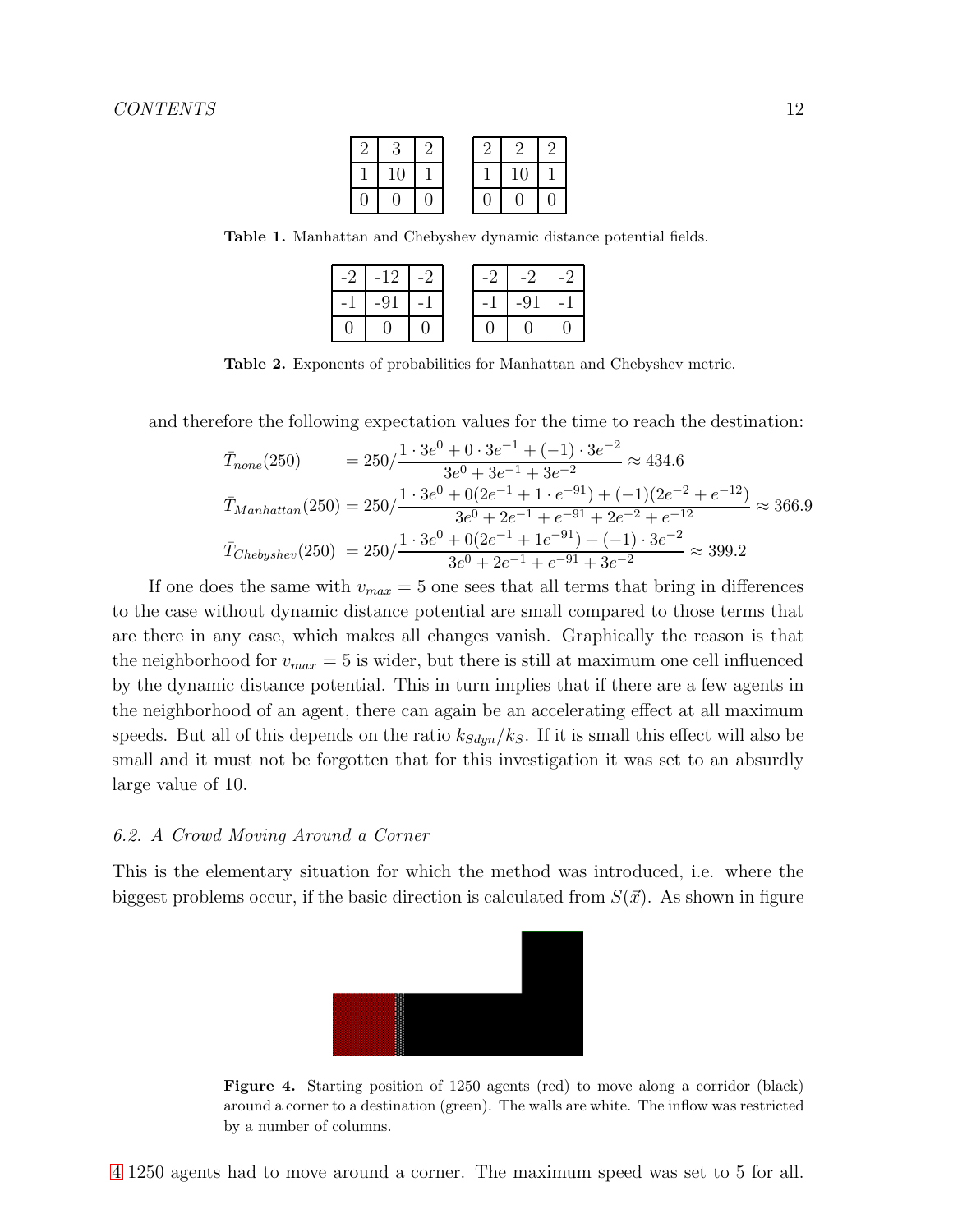All simulation runs were repeated 100 times. Without dynamic distance potential field the process took between 308 and 319 rounds, at an average of  $314.1 \pm 2.4$  rounds. The results for the various metrics and different parameters is shown in [3.](#page-12-1)

| $k_{Sdyn}$ / $s_{add}$ | Manhattan                  | Chebyshev                  | V1                         |
|------------------------|----------------------------|----------------------------|----------------------------|
| 1.0 / 2                | $224.5 \pm 2.2$ (219, 231) | $267.8 \pm 1.8$ (263, 267) | $249.5 \pm 1.9$ (246, 255) |
| 3.0 / 2                | $191.4 \pm 2.0$ (186, 197) | $242.1 \pm 1.9$ (237, 247) | $214.1 \pm 1.8$ (211, 220) |
| 1.0 / 4                | $185.0 \pm 1.7$ (182, 190) | $246.7 \pm 1.8$ (243, 252) | $207.3 \pm 2.0$ (203, 215) |
| 3.0 / 4                | $178.7 \pm 1.8$ (174, 183) | $235.7 \pm 2.0$ (231, 241) | $181.7 \pm 1.5$ (178, 185) |
| 1.0 / 10               | $176.0 \pm 2.1$ (171, 181) | $243.9 \pm 1.7$ (240, 249) | $184.2 \pm 1.7$ (181, 190) |
| 10.0 / 10              | $190.3 \pm 2.5$ (185, 198) | $240.5 \pm 2.5$ (234, 247) | $196.4 \pm 2.2$ (190, 205) |

<span id="page-12-1"></span>Table 3. Number of rounds until the last agent has walked around the corner and left the simulation

Without dynamic potential after 90 seconds the situation looks like fig [5](#page-12-2)



<span id="page-12-2"></span>Figure 5. Situation after 90 seconds without the dynamic distance potential field method.

Figure [6](#page-13-0) shows that the influence on the shape of the crowd is strongest if the Manhattan metric is used and weakest with the Chebyshev metric. This is not astonishing, as in this case the possibility to flood diagonally over just common corners and not only over common edges quickly can erase the effect of extra points in the potential due to agents. Furthermore one can see that large  $k_{Sdyn}$  tend to exhibit artifacts in form of unrealistic density waves and this in the end leads to a re-increase of the evacuation time, when  $k_{Sdyn}$  is too large.

To check the direction dependence of the method, the geometry was rotated by 45 degree. A direction dependency can come into play by the anisotropy of the speed neighborhood [\[43](#page-29-4)] and the anisotropy of the dynamic distance potential field method. Without dynamic distance potential field the process took between 303 and 316 rounds, at an average of  $309.0 \pm 2.5$  rounds. With  $k_{Sdyn} = 1.0$  and  $s_{add} = 10$  it took with Manhattan metric  $176.9 \pm 1.8$ , Chebyshev metric  $235.2 \pm 2.2$ , and V1 metric  $173.4 \pm 1.7$ .

## <span id="page-12-0"></span>6.3. A Crowd Moving Along a Straight Corridor

As the dynamic distance potential field method can lead to an increase of the walking speed, one has to show that the reduction of the evacuation time as exhibited in table [3](#page-12-1) is a consequence of the agents utilizing space at the corner more efficiently and not a consequence of them just walking faster. Therefore simulations have been done, where he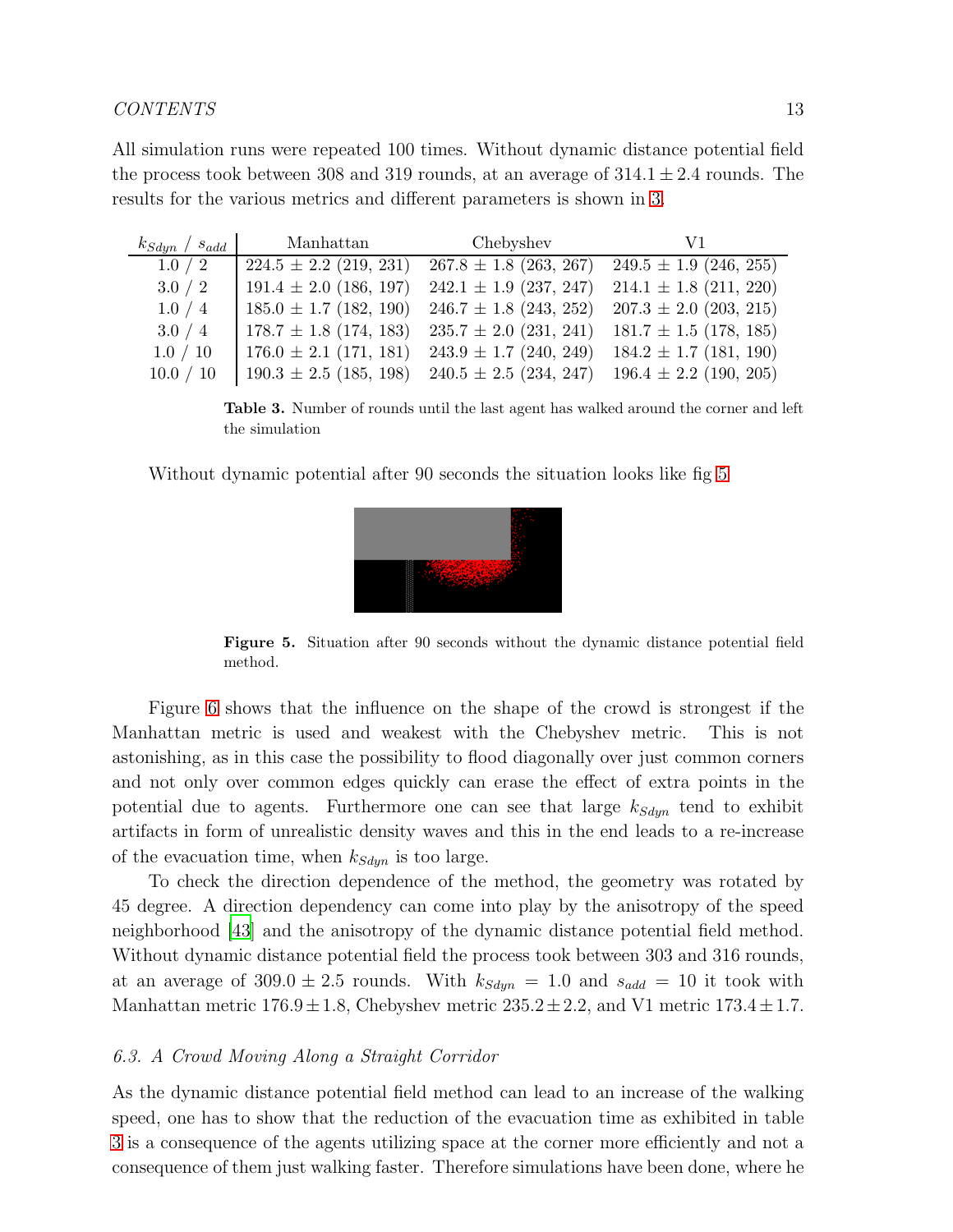

<span id="page-13-0"></span>Figure 6. Situation after 90 seconds with the dynamic distance potential field method. The ordering of figures with regard to different methods and parameters is the same as in table [3.](#page-12-1)

agents did not have to move around the corner but walk on straight forward. Anything else was left as shown in figure [4.](#page-11-3) Without dynamic distance potential field the process took between 113 and 118 rounds, at an average of  $113.5 \pm 1.6$  rounds. The results for the various metrics and different parameters is shown in [4.](#page-14-1)

The results from [4](#page-14-1) show two remarkable things: first off, the dynamic distance potential field does not speed up the process. Second, the combination of Manhattan metric with large  $k_{Sdm}$  can – at least in this case with motion along the axis of discretization – lead to considerable delays. The reason is not that each single agent is slowed down directly, but that small density variations build up as the agents simultaneously move to lanes where in front of them relatively few other agents are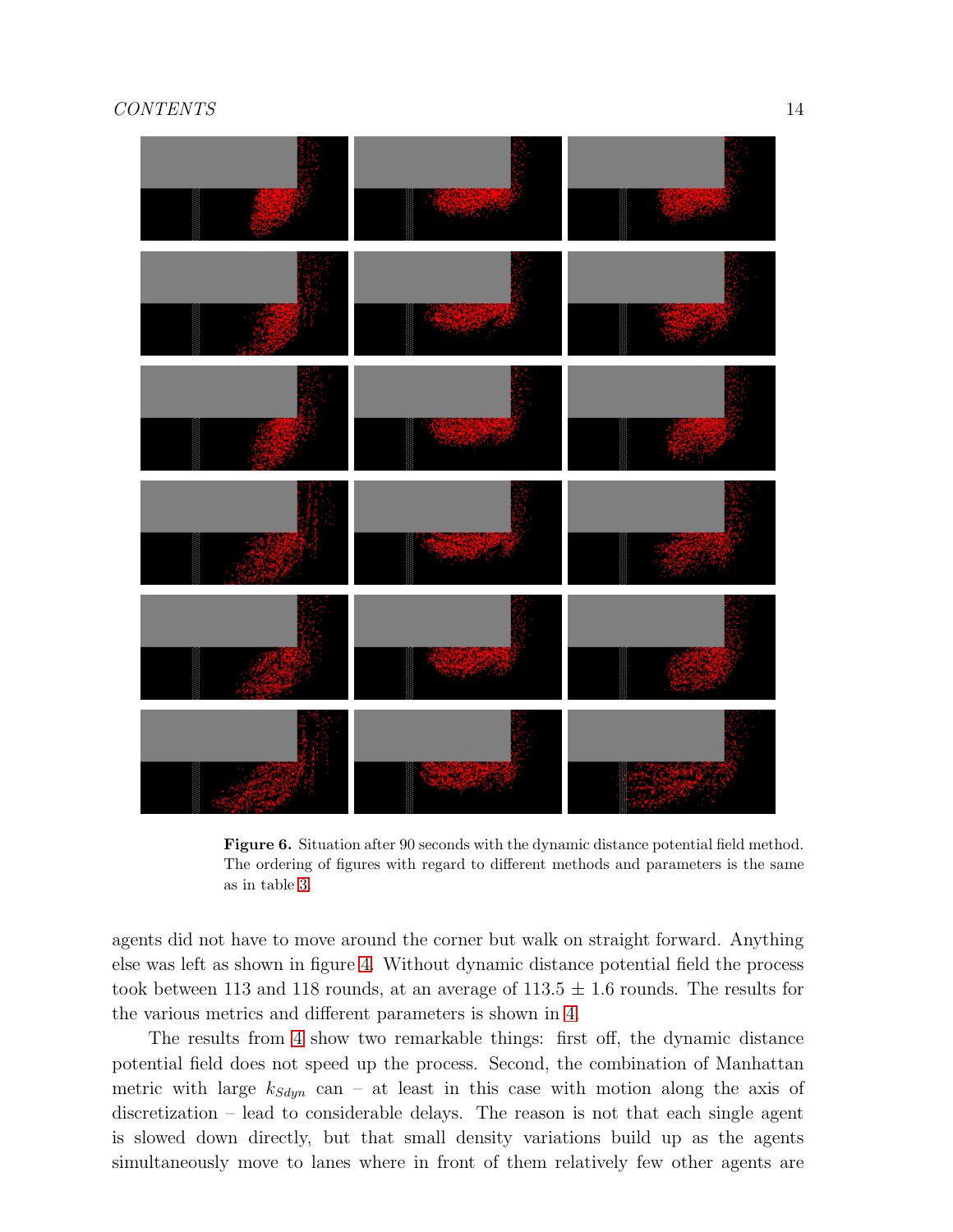| $k_{Sdyn}$ / $s_{add}$ | Manhattan                    | Chebyshev                  | V1                         |
|------------------------|------------------------------|----------------------------|----------------------------|
| 1.0 / 2                | $116.6 \pm 1.4 \ (114, 121)$ | $113.8 \pm 1.2$ (112, 117) | $114.1 \pm 1.5$ (111, 118) |
| 3.0 / 2                | $133.0 \pm 1.6$ (130, 139)   | $114.8 \pm 1.7$ (112, 122) | $114.6 \pm 1.3$ (112, 118) |
| 1.0 / 4                | $118.1 \pm 1.5$ (116, 122)   | $114.1 \pm 1.5$ (112, 120) | $113.8 \pm 1.2$ (111, 117) |
| 3.0 / 4                | $137.3 \pm 1.5$ (135, 144)   | $115.3 \pm 1.6$ (113, 121) | $114.9 \pm 1.4$ (112, 118) |
| 1.0 / 10               | $119.3 \pm 1.5$ (117, 125)   | $114.4 \pm 1.4$ (112, 119) | $113.7 \pm 1.3$ (111, 117) |
| 10.0 / 10              | $154.1 \pm 1.9$ (151, 163)   | $115.8 \pm 1.5$ (113, 120) | $116.6 \pm 1.5$ (114, 123) |

<span id="page-14-1"></span>Table 4. Number of rounds until the last agent has walked through the corridor and left the simulation

located. This position is evaluated as being particularly bad and the agents move to the side in subsequent rounds. But it's not the sidewards motion that leads to delays but the locally high density right in front of them toward the destination. Figure [7](#page-14-2) illustrates this effect. As this under any circumstances can only be an unwanted effect the use of the Manhattan metric demands greater care in setting  $k_{Sdyn}$  and after the simulation is carried out a check, if or if not this artificial lane formation appeared at some time. It is therefore better to not use the Manhattan metric at all or to replace  $k_{Sdyn}$  by another parameter a from which  $k_{Sdyn}$  calculates for example as

$$
k_{Sdyn} = \frac{k_S}{1 + a^2}.\tag{10}
$$

In this case  $k_{Sdyn}$  can only be smaller than  $k_S$ .

The Chebyshev metric on the contrary only has a minor influence on both the shape of a crowd moving around a corner and the evacuation time. What remains is the method of Variant 1. Nevertheless for the rest of the contribution consider all three metrics will be considered to check and consolidate the impression that there are good reasons to use variant 1 (V1).



<span id="page-14-2"></span>Figure 7. The situation in three subsequent rounds: 89 (red), 90 (green), and 91 (blue) when Manhattan metric is used. It can be seen that there are specific lanes in each round and that the lanes of immediately consequent rounds are almost entirely separated (there is no yellow or cyan), but that there is one lane in round 91 at a position where there was one in round 89 (magenta).

## <span id="page-14-0"></span>6.4. A Crowd Doing a U-Turn Around a Wall

Next the agents from the same starting positions had to do a u-turn around a 40 cm wide wall. Compared to figure [4](#page-11-3) the unaccessible (white) area above the starting corridor were accessible and the destination was on the other side of the wall "above" the flow restricting columns. Without dynamic distance potential field the process took between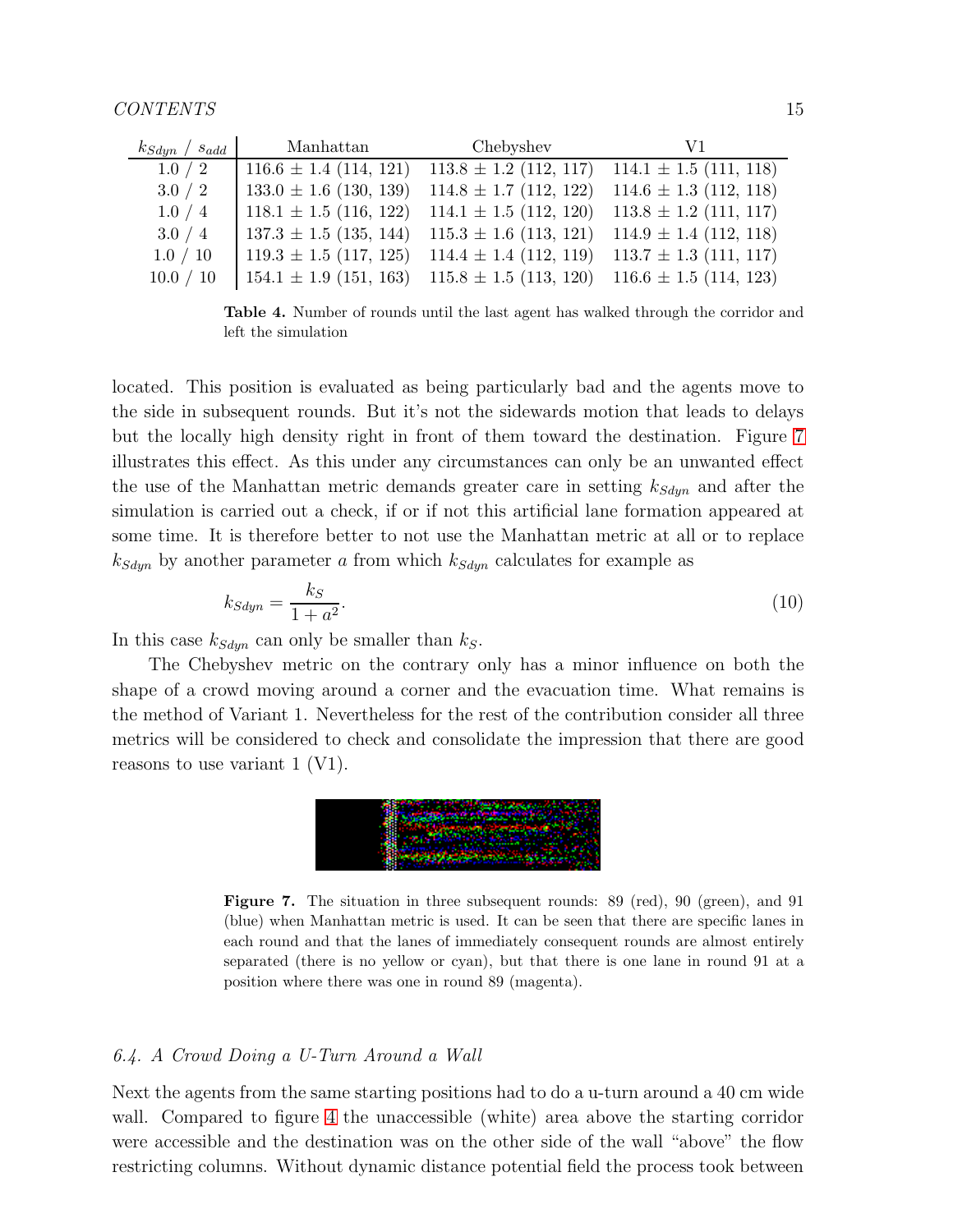| $k_{Sdyn}$ / $s_{add}$ | Manhattan                                                                                                    | Chebyshev | V 1 |
|------------------------|--------------------------------------------------------------------------------------------------------------|-----------|-----|
| 1.0 / 2                | $\left(335.7 \pm 2.1 \ (330, 341) \quad 385.9 \pm 2.1 \ (382, 392) \quad 375.3 \pm 2.7 \ (370, 384) \right)$ |           |     |
|                        | $\{273.5 \pm 2.1 \ (268, 279) \ \ 331.7 \pm 2.2 \ (325, 338) \ \ 313.2 \pm 2.2 \ (309, 322)$                 |           |     |

461 and 476 rounds, at an average of 468.75  $\pm$  3.1 rounds. The results for the various metrics and different parameters are shown in [5.](#page-15-1)

| 1.0 / 2   | $335.7 \pm 2.1$ (330, 341) | $385.9 \pm 2.1$ (382, 392) | $375.3 \pm 2.7$ (370, 384) |
|-----------|----------------------------|----------------------------|----------------------------|
| 3.0 / 2   | $273.5 \pm 2.1$ (268, 279) | $331.7 \pm 2.2$ (325, 338) | $313.2 \pm 2.2$ (309, 322) |
| 1.0 / 4   | $260.5 \pm 1.8$ (255, 265) | $334.9 \pm 2.3$ (329, 342) | $299.5 \pm 2.1$ (294, 304) |
| 3.0 / 4   | $234.9 \pm 2.0$ (231, 240) | $302.1 \pm 2.1$ (297, 308) | $249.1 \pm 1.8$ (245, 255) |
| 1.0 / 10  | $225.0 \pm 2.1$ (219, 231) | $315.4 \pm 2.4$ (310, 320) | $249.8 \pm 1.8$ (246, 256) |
| 10.0 / 10 | $233.0 \pm 2.4$ (229, 239) | $298.5 \pm 3.2$ (291, 307) | $235.1 \pm 2.4$ (228, 243) |

<span id="page-15-1"></span>Table 5. Number of rounds until the last agent has done the u-turn and left the simulation

These results reveal a reduction of the evacuation time by 50% for some of the parameters compared to the case without dynamic distance potential field. Again the Chebyshev metric has the smallest and the Manhattan metric the largest effect. The strength of artificial effects strongly depends on  $k_{Sdyn}$  and almost not on  $s_{add}$ .

## <span id="page-15-0"></span>6.5. The Fundamental Diagram

In [\[28\]](#page-28-5) it was shown that the F.A.S.T. model can reproduce Weidmann's fundamental diagram [\[44\]](#page-29-5) quite well with the rather simple set of parameters  $v_{max} = 4$ ,  $k_S = 1.2$ , and  $k_{other} = 0.0$ . Therefore the fundamental diagram was calculated with these parameters and the dynamic distance potential field added. And it was calculated using the same geometry: a 4 meters (10 cells) wide ring shaped corridor with an outer radius of 500 cells. There were four destinations at 0, 90, 180, and 270 degree making the agents walk around. The reason for the selection of this geometry once was that it would show remaining anisotropies and that in principle one could implement this in an experiment, which is not possible in a straight corridor with periodic boundary conditions. The results are shown in figure [8.](#page-16-1)

There are two possible reasons for the reduction of the flow at the intermediate densities: a) the deviation of the dynamic metric from the Euclidean metric and b) effects of percolation [\[45](#page-29-6)]. To decide about this an additional fundamental diagram was calculated with four additional intermediate distances at 45, 135, 225, and 315 degree and V1 metric. As V1 produces errors only at corners, with these additional intermediate destinations, the average error of the dynamic distance potential field was reduced. In effect the flow actually increased, but the maximum effect was an increase by 0.02 agents per round and cell at a density of 0.3 agents per cell. So, by far the largest share of flow reduction must be due to the percolation of unoccupied cells vanishing with increasing density. This is supported by the fact that both for Manhattan and Chebyshev metric the largest deviations from the case without dynamic distance potential field appear at densities about 0.06 agents per cell smaller than the percolation threshold of agents (on an infinite lattice) with regard to the metrics' neighborhood. Analytical investigations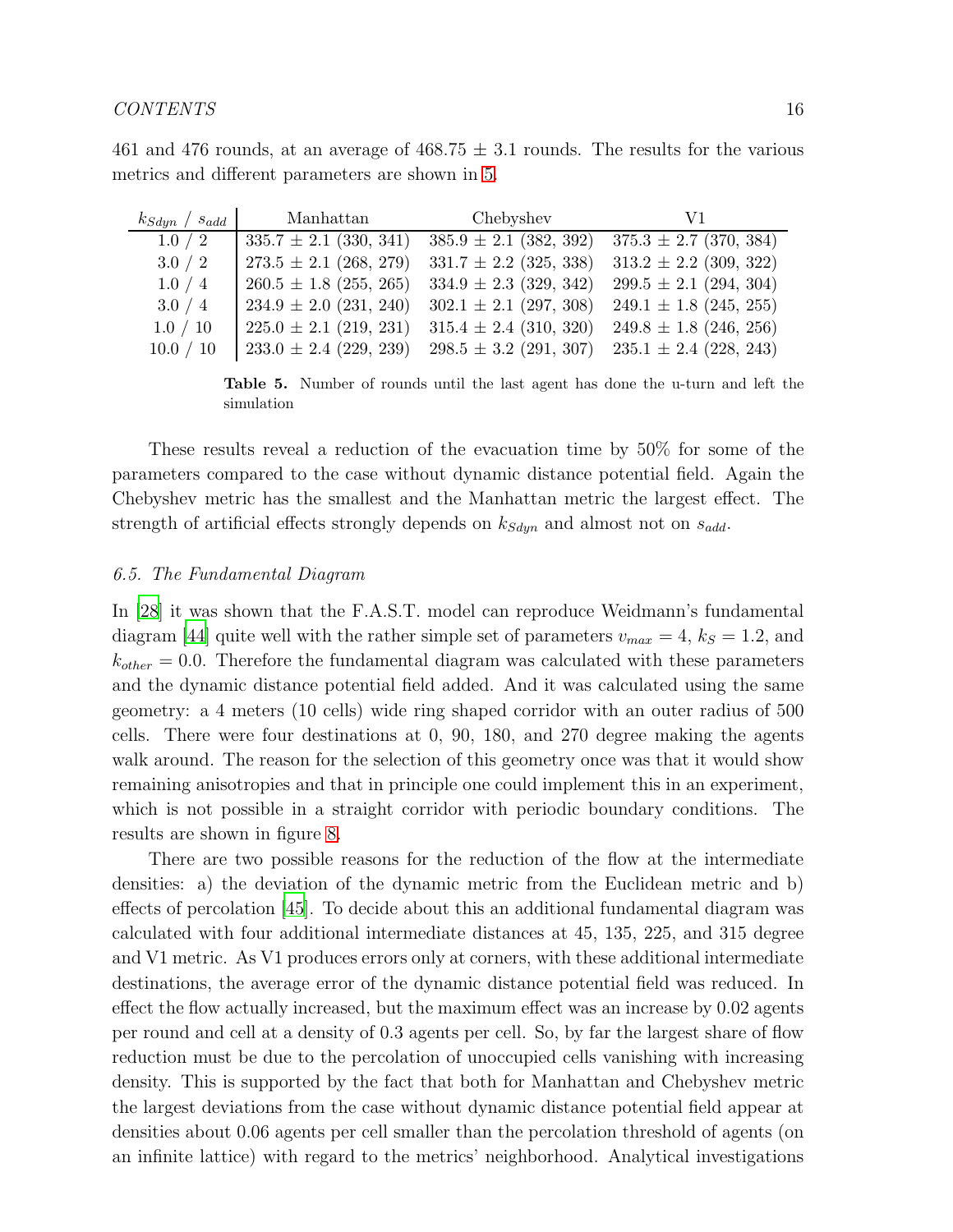

<span id="page-16-1"></span>Figure 8. Theoretical fundamental diagram (fd) by Weidmann (see equation [\(11\)](#page-16-2)), fd from the F.A.S.T. model without dynamic distance potential field, and with the dynamic distance potential fields using Manhattan, Chebyshev, and V1 metric. All F.A.S.T. simulations have been carried out with  $k<sub>S</sub> = 1.2$ , those with dynamic distance potential field with  $k_{Sdyn} = 1.0$  and  $s_{add} = 10$ . All other k were set to zero. As one round equals one second and one cell has a size of  $0.4 \times 0.4$  sqm, the density is shown in fractions of 6.25 agents per sqm, and the specific flux in fractions of 2.5 agents per meter and second.

of this phenomenon are difficult not only due to the geometry, but as one cannot assume in advance that the agents' positions are uncorrelated.

Annotation: Weidmann's theoretical fundamental diagram follows the formula

<span id="page-16-2"></span>
$$
j = \rho \cdot v_{free} \left( 1 - \exp \left( -\gamma \left( \frac{1}{\rho} - \frac{1}{\rho_{max}} \right) \right) \right) \tag{11}
$$

with flow j, density  $\rho$ , free speed  $v_{free} = 1.34$  m/s, maximum density  $\rho_{max} = 5.4$  1/sqm, and the gauge constant  $\gamma = 1.913 \frac{\text{1}}{\text{sqrt}}$ .

## <span id="page-16-0"></span>6.6. A Part of a Stadium

To go beyond the elementary geometries investigated so far a scenario with 10.000 agents moving through a simplified stadium-like geometry was simulated. Figure [9](#page-17-0) shows the geometry and initial positions of the agents. The average time of 100 runs until the last agent had left the scenario without the dynamic distance potential field method was 2956.8  $\pm$  8.1 rounds (seconds). The average of individual egress times was 1579.4  $\pm$  3.5 rounds. The results for the process using the various metrics and different parameters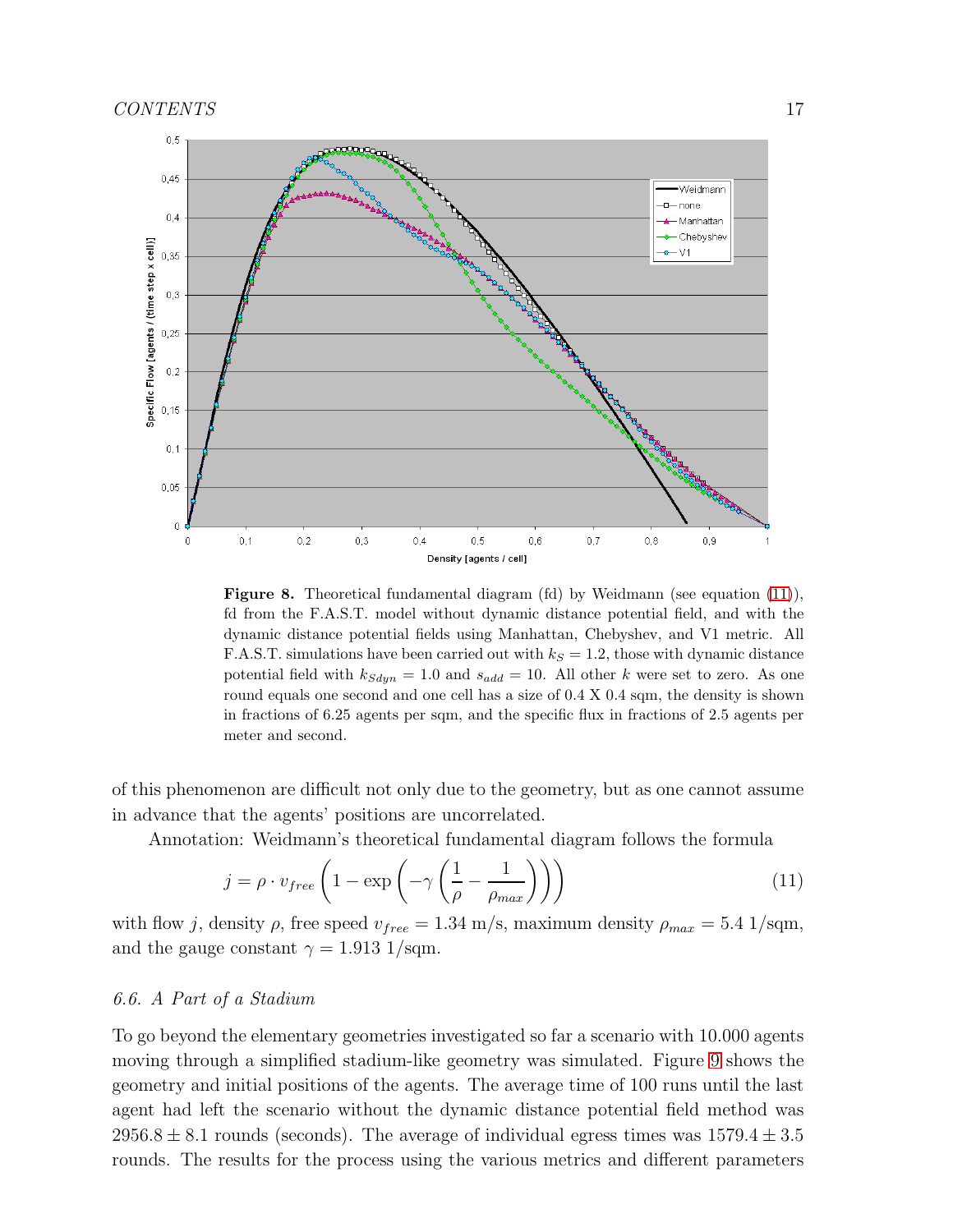are shown in tables [6](#page-17-1) and [7.](#page-18-0)



Figure 9. Geometry and agents' starting positions for the simplified stadium test simulation. On the magenta and dark green areas two times 5,000 agents started their egress and had to walk to the light green area on the upper right.

<span id="page-17-0"></span>

| $k_{Sdyn}$ / $s_{add}$ | Manhattan | Chebyshev | V1     |
|------------------------|-----------|-----------|--------|
| 1.0 / 2                | 2096.2    | 2228.2    | 2040.4 |
| 3.0 / 2                | 1785.9    | 1900.1    | 1697.4 |
| 10.0 / 2               | 1739.6    | 1854.3    | 1753.8 |
| 1.0 / 4                | 1673.9    | 1905.9    | 1620.6 |
| 3.0 / 4                | 1568.1    | 1823.8    | 1424.4 |
| 1.0 / 10               | 1503.5    | 1861.5    | 1417.5 |
| 10.0 / 10              | 1646.5    | 1959.0    | 1962.7 |

<span id="page-17-1"></span>Table 6. Average of 100 number of rounds until the last agent has left the simplified stadium simulation.

The first fact to realize when looking at tables [6](#page-17-1) and [7](#page-18-0) is that method V1 leads to the smallest total and individual evacuation times for  $k_{Sdyn} = 1.0$  and  $k_{Sdyn} = 3.0$ . With V1 the evacuation times are larger for  $k_{Sdyn} = 10.0$  than for the next smaller  $k_{Sdyn}$ with identical  $s_{add}$ . In total the effects show most pronounced – and also "best" – for  $s_{add} = 10$  and unrealistic artifacts are smallest for  $k_{Sdyn} = 1.0$ . Therefore in figures [10](#page-19-0) to [19](#page-23-0) the case without dynamic distance potential field is compared at  $t = 400$  and  $t = 800$  to the three variants using this choice of parameters. It's interesting to take a look at

• The shape of the crowd waiting on the initial area.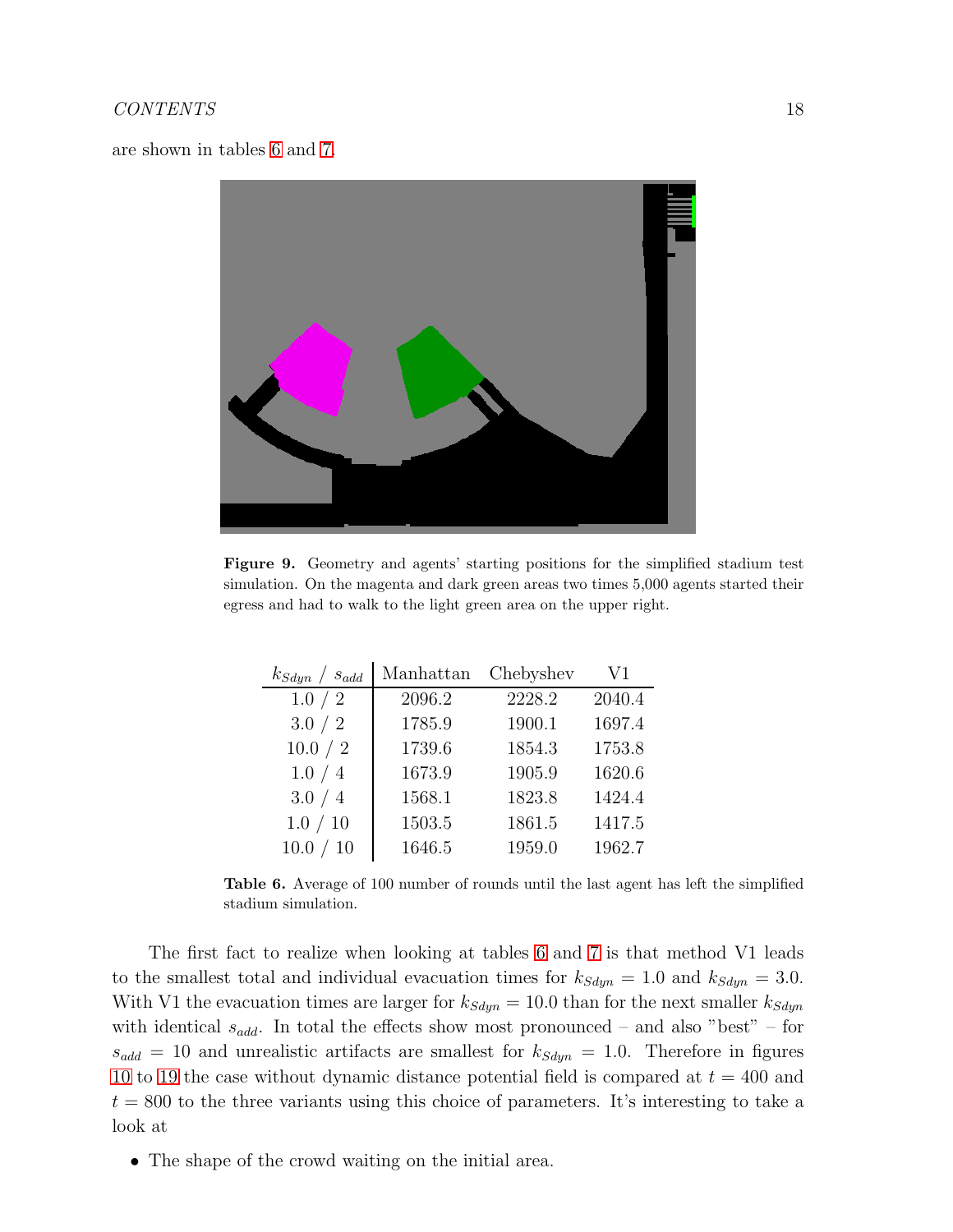| $k_{Sdyn}$ / $s_{add}$ | Manhattan | Chebyshev | V1     |
|------------------------|-----------|-----------|--------|
| 1.0 / 2                | 1147.6    | 1238.0    | 1138.4 |
| 3.0 / 2                | 1003.2    | 1084.8    | 980.5  |
| 10.0 / 2               | 992.0     | 1067.4    | 1045.0 |
| 1.0 / 4                | 950.6     | 1094.8    | 936.4  |
| 3.0 / 4                | 916.6     | 1055.2    | 856.2  |
| 1.0 / 10               | 886.2     | 1077.6    | 842.8  |
| 10.0 / 10              | 957.3     | 1109.1    | 1119.7 |

<span id="page-18-0"></span>Table 7. Average of 100 individual egress times in the simplified stadium simulation.

- The vertical position of the stream walking from left to right.
- The jam at the corner, where the main moving direction changes.
- The distribution of agents in the final corridor.
- The utilization of the gates at the end.

For all of these issues things are either looking best using V1 or there is no difference between the three metric variants. In any case it's better to make use of a dynamic distance potential field.

Apart from the simulations for which the results are shown in tables [6](#page-17-1) and [7](#page-18-0) the following variants have been simulated:

- All three metrics with  $k_{Sdyn} = 1.0$  and  $s_{add} = 100$ . The results did not in any aspect (evacuation time, individual egress time, shape of crowd, etc.) deviate significantly or recognizably from the ones with  $s_{add} = 10$ . This confirms that with increasing  $s_{add}$  there is a saturation of the influence of this parameter.
- V1 again with  $k_{Sdyn} = 1.0$  and  $s_{add} = 100$ , but now the field values for  $S_{dyn}$  and  $S_{dyn}^t$ were not rounded to integer values after taking the square root in the calculation process. This just as well did not create recognizable macroscopic effects.
- V1 again with  $k_{Sdyn} = 1.0$  and  $s_{add} = 100$ , but now the  $\Delta S_{dyn}$  values for the current position of a agent were ignored (artificially set to zero). This created a very unrealistic behavior, as as long as an agent had other agents in some not too large distance ahead of him he preferred his current position a lot over any other and remained standing still.
- Without dynamic distance potential field, but with  $k_W > 0$  and  $k_I > 0$ , so the static repulsion from walls and inertia were switched on. With that the evacuation time could be reduced. With  $k_W > 0$  but  $k_I = 0$  there was only a minor effect of a reduction of 30 rounds at  $k_W = 0.5$ . From all parameter combinations investigated the largest effect was seen with  $k_W = 0$  and  $k_I = 2.0$  as the average evacuation time reduced to 2026.5 rounds. However, this cannot be attributed to the jamming crowd at the corner making following agents detour, but to a wider spread of the stream of agents coming from the upper source due to inertia. This spread would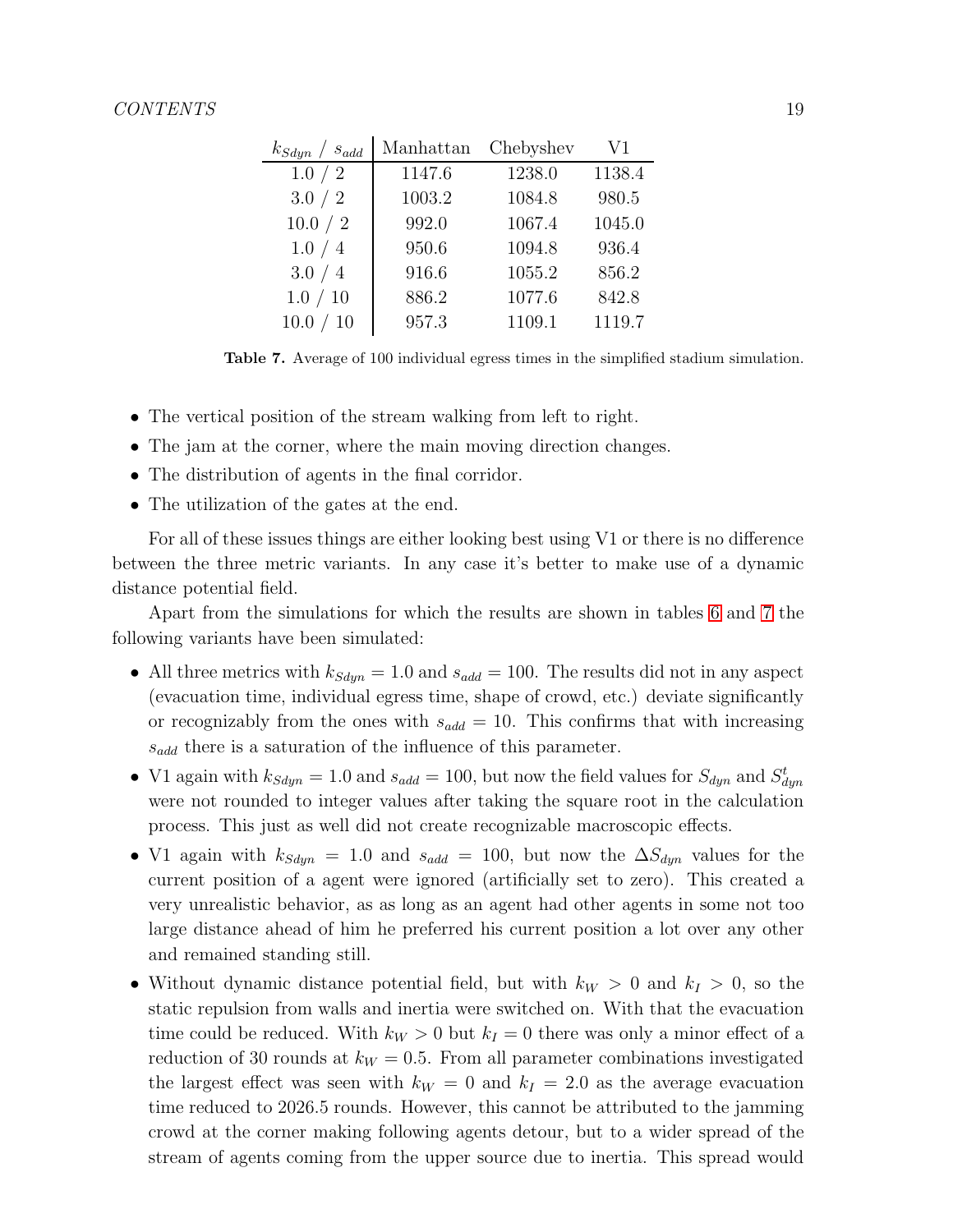have taken place just as well, if there had not been a jam at all at the corner. In this case the increased inertia would have led to an increase of evacuation time. Thus, the behavior induced by the parameters was independent of the situation and therefore only accidentally led to a reduction of evacuation time.



Figure 10. The situation after 400 rounds without dynamic distance potential.

<span id="page-19-0"></span>

Figure 11. The situation after 400 rounds with Manhattan metric.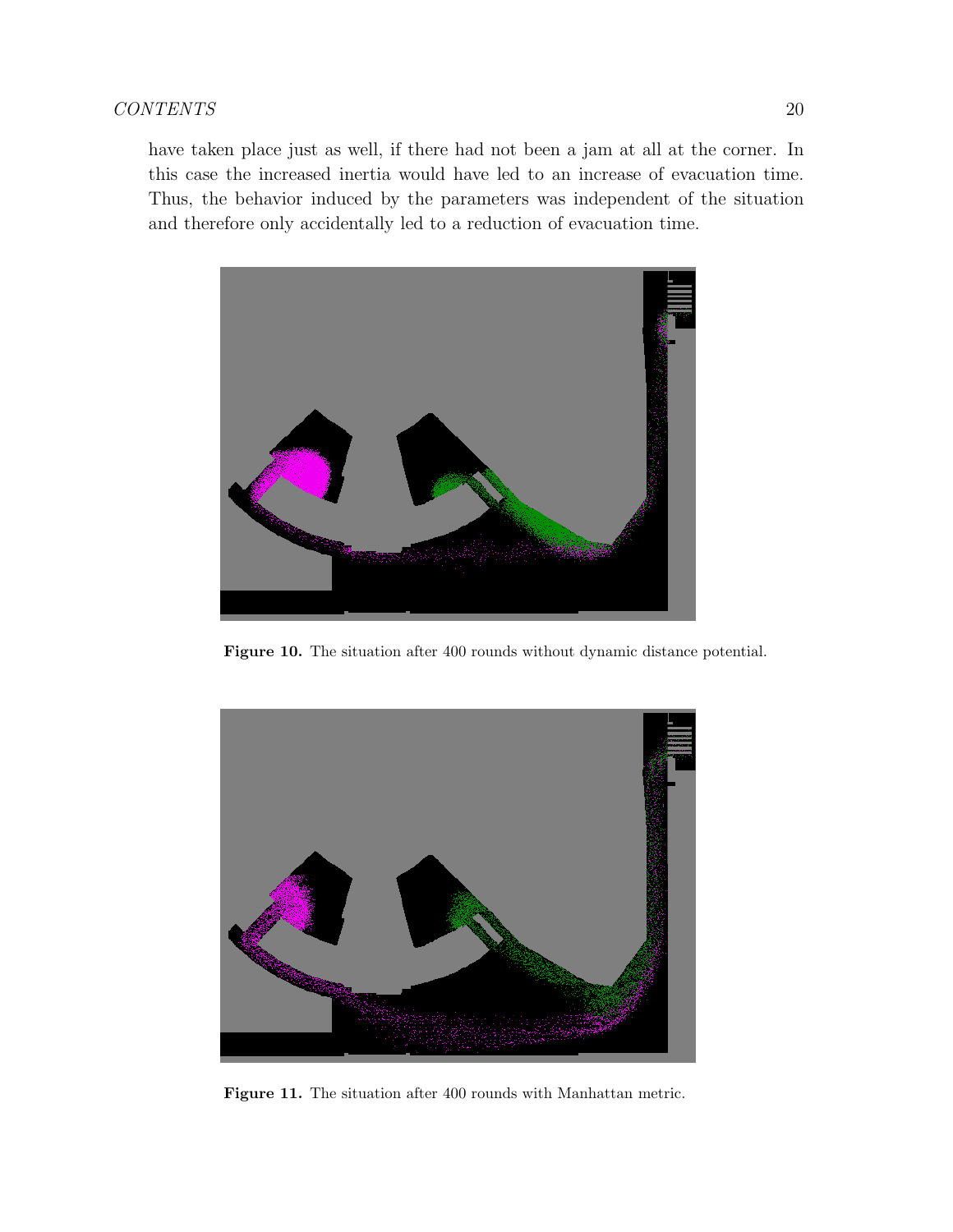

Figure 12. The situation after 400 rounds with Chebyshev metric.



Figure 13. The situation after 400 rounds with V1 metric.

## <span id="page-20-0"></span>6.7. Computation Times

The stadium was simulated for all three metrics with  $s_{add} = 1$ , taking the effect from the method. The computation time is compared to the average simulation time of 6:00 with the calculation for the method switched off. The results are shown in table [8](#page-21-0)

When looking at the computation times during the calculation of the fundamental diagram, one can see the difference in computation time at different densities, respectively different numbers of agents in identical geometries. The computation times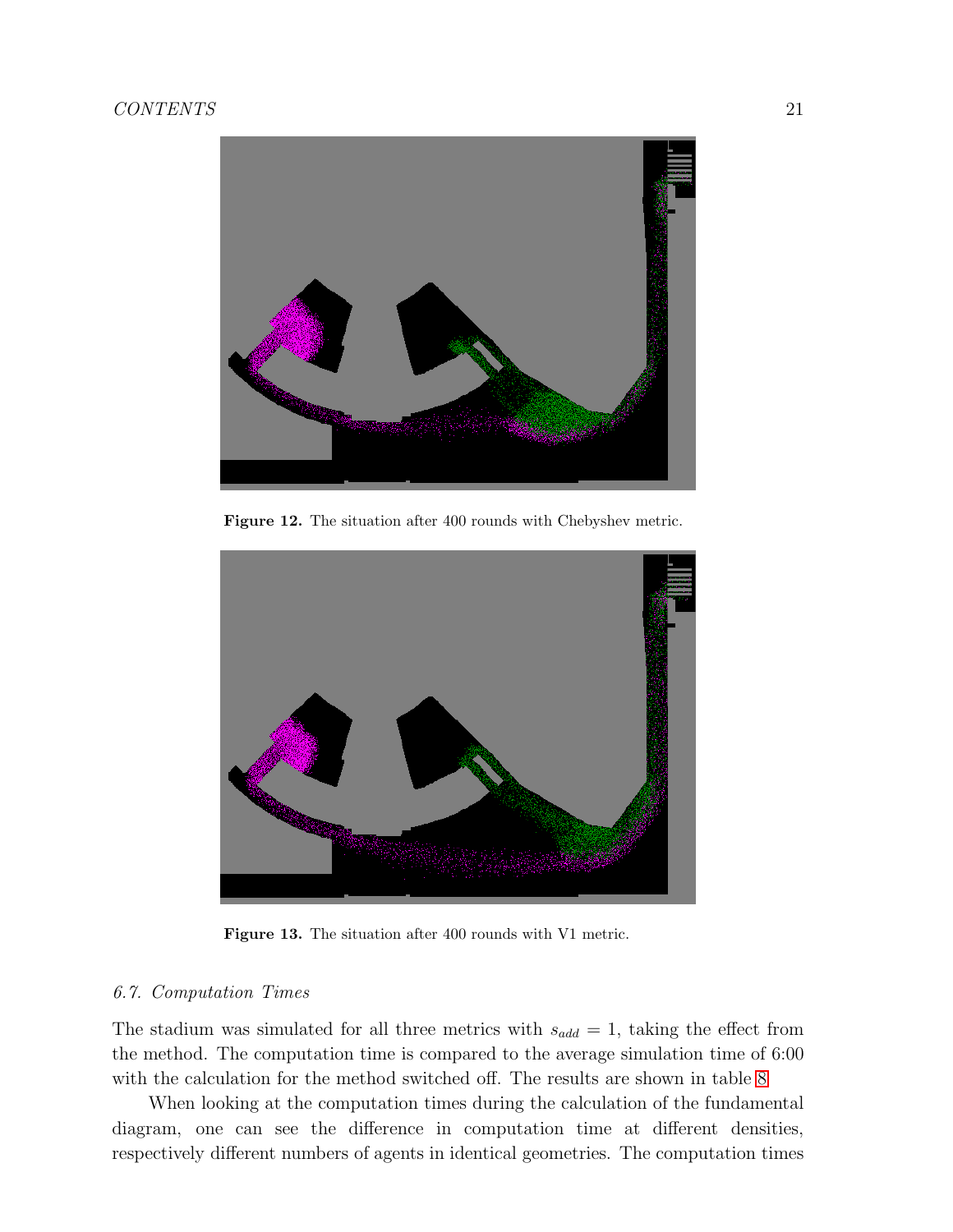

Figure 14. The situation after 800 rounds without dynamic distance potential.



Figure 15. The situation after 800 rounds with Manhattan metric.

|                     | Manhattan Chebyshev |       | V1     |
|---------------------|---------------------|-------|--------|
| with dyn. potential | 6:30                | 6:48  | 7:18   |
| relative increase   | $8.3\%$             | 13.3% | 21.6\% |

<span id="page-21-0"></span>Table 8. Average computation time ([min:sec]) with the dynamic potential field method with  $s_{add} = 1$  and the relative increase compared to simulations without dynamic distance potential field method.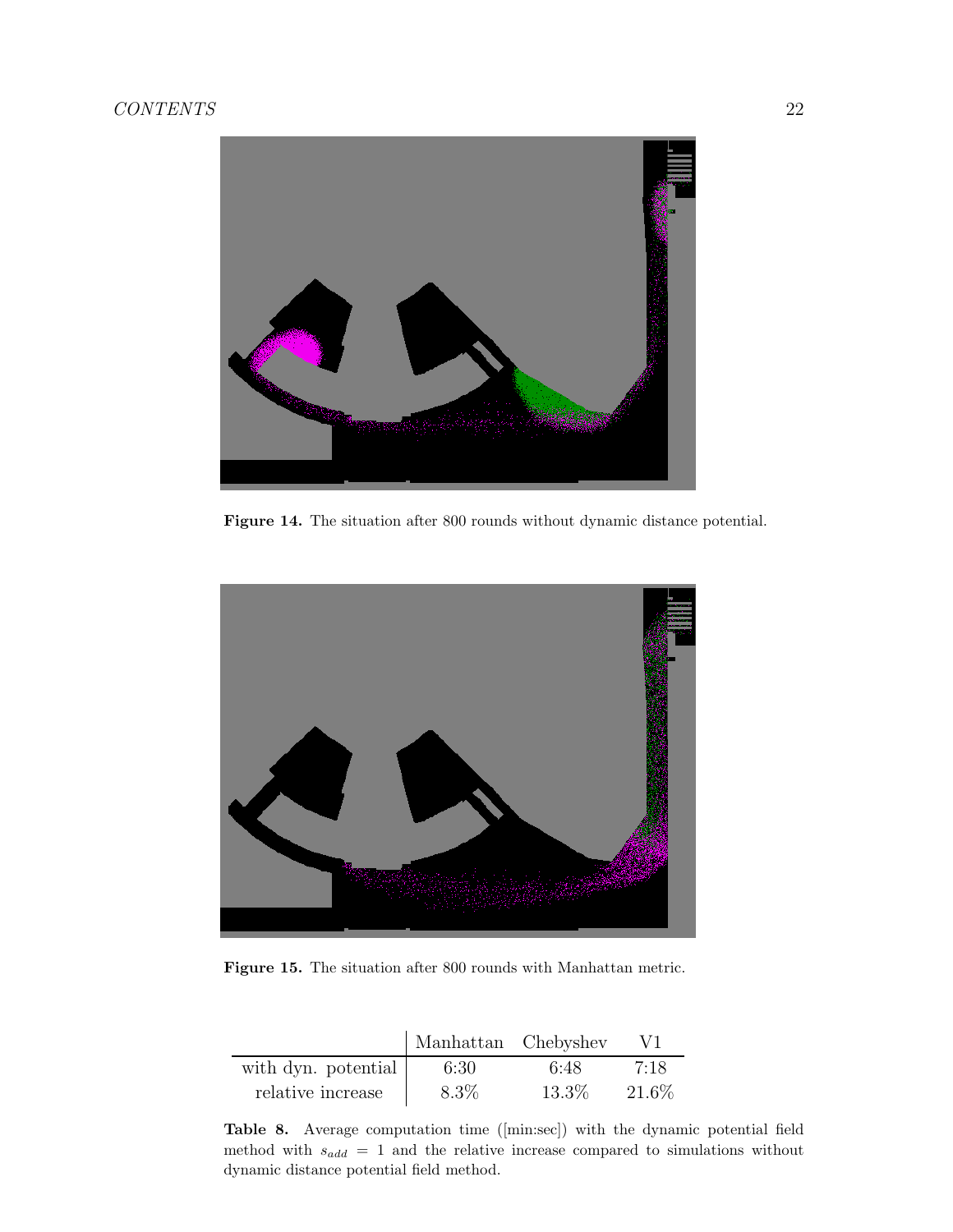

Figure 16. The situation after 800 rounds with Chebyshev metric.



Figure 17. The situation after 800 rounds with V1 metric.

in figure [20](#page-24-0) were obtained with  $s_{add} = 1$ , so the behavior of the agents did not change compared to the case without dynamic distance potential field. It can be seen that the absolute difference is about constant, while the relative one decreases with increasing number of agents.

The relative increase in computation time depends on the scenario, as the time for the calculation of the dynamic distance potential field only depends on the size of the area, but almost not on the number of agents in the simulation. This is a very positive fact compared to a naïve ansatz of each agent having to observe any other to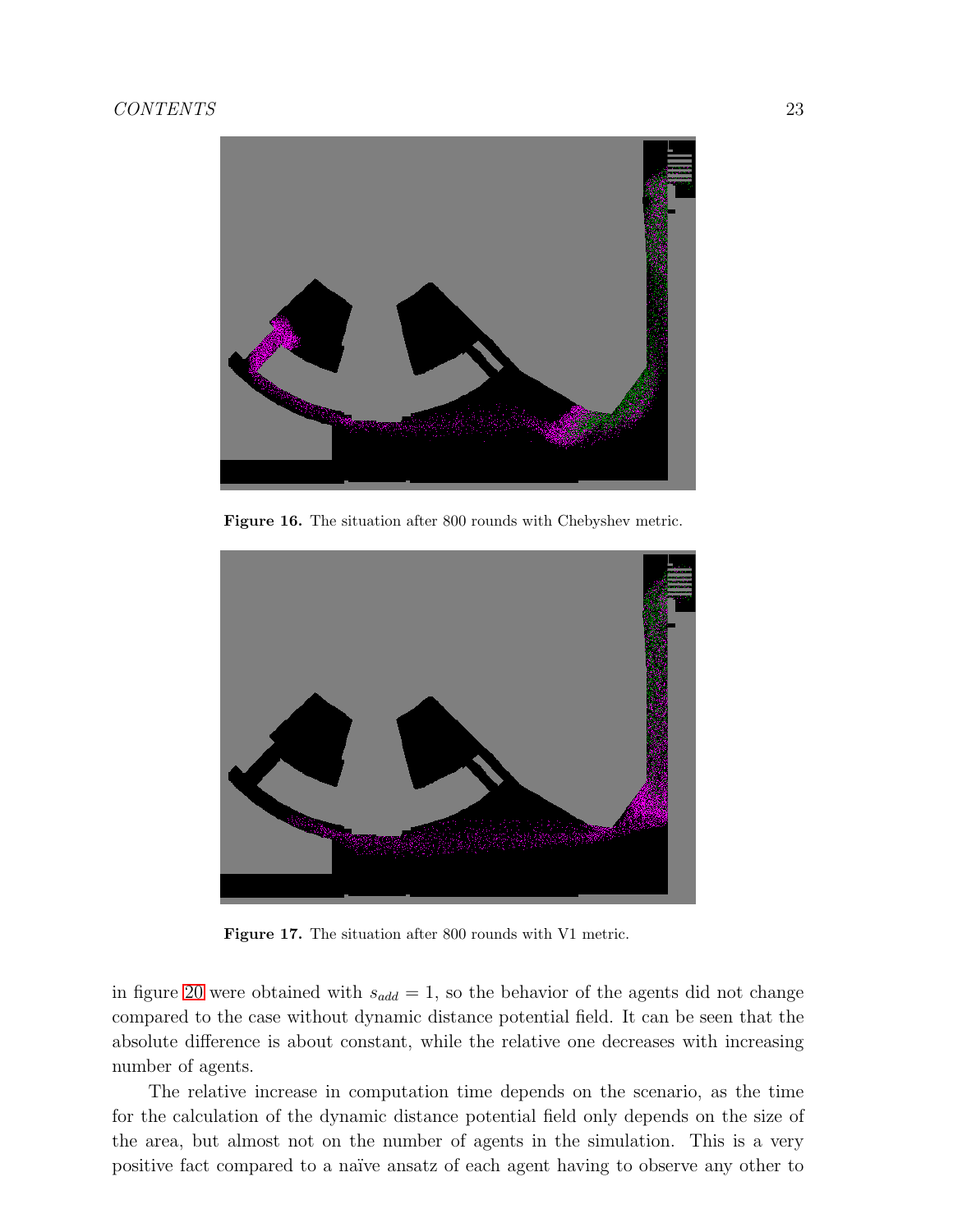

Figure 18. The situation after 400 rounds with Manhattan (red), Chebyshev (green), and V1 (blue) metric.

<span id="page-23-0"></span>

Figure 19. The situation after 800 rounds with Manhattan (red), Chebyshev (green), and V1 (blue) metric.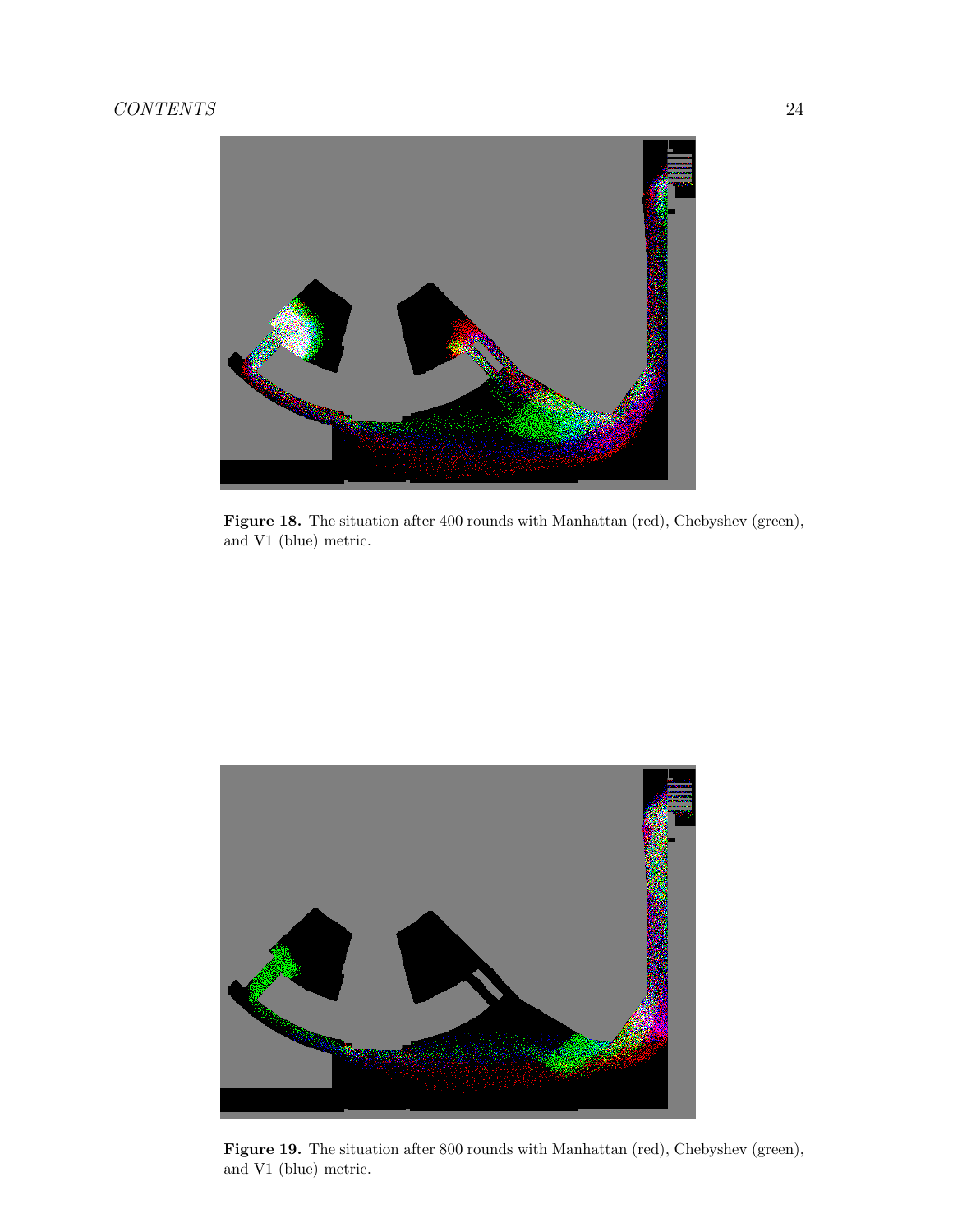

<span id="page-24-0"></span>Figure 20. Average computation times (in seconds) for various densities in the fundamental diagram. 1100 rounds were simulated.

meet the goals as presented here. With such a naïve ansatz the computation time would depend on the square of the number of agents. With the dynamic distance potential field the relative increase of computation time decreases with increasing global density, as typically the computation time depends at least linearly on the number of agents. As the method is most valuable to make agents evade large aggregations of other agents (jams) early, a user can switch off the method in simulations, where the local density is small everywhere and all the time. So, in the case when the method would imply the largest relative computation time increase, it is of no use anyway and can be skipped in the simulation algorithm.

With regard to usage in other models, the relative increase in computation time is small, if the model needs much computation time. The computation time of the dynamic distance potential field is model independent. If a model has many time steps to simulate one second it might be possible to recalculate the dynamic distance potential field only once a simulation second, as within a second the situation never changes dramatically in agent dynamics. So, if there is a model with the same computational effort per time step as the F.A.S.T. model, but which is doing 20 time steps per simulation second, the increase in computation time might only be 1%.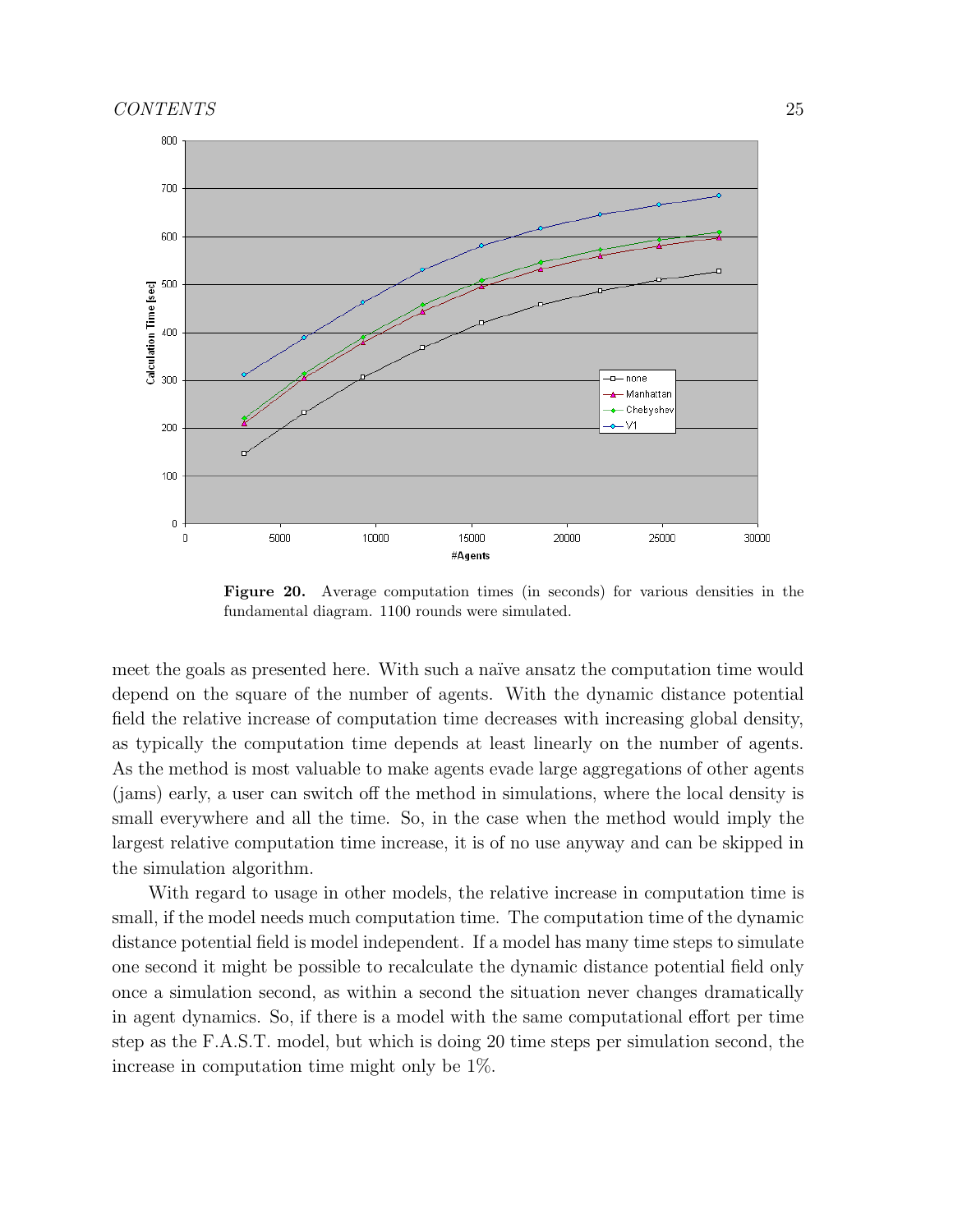#### <span id="page-25-0"></span>7. Conclusions and Outlook

The method proposed in this work proofed to do what was intended: the movement of the agents looked more natural in many cases. The agents showed more jam avoiding behavior, accepting longer paths around corners in exchange for higher walking speeds and thus the group of agents increased the total flow. The effect was strongest for the Manhattan metric. The smallest effect was achieved using the Chebyshev metric. Partly this may be due to the alignment of the geometry of most examples of this article to the axis of discretization. Without empirical check, it seems that the shape of the crowd is most natural using the V1 metric. As it is a combination of the two other methods effects on  $S_{dyn}$  can reach far, but decrease with distance. It seems that setting  $s_{add}$  to large values close to saturation (such that further increase does not change anything anymore) pronounces the positive effects most without bringing in negative drawbacks. It is possible, however, to choose too large values for  $k_{Sdyn}$ . Then the crowds will form unnatural shapes. In situations where the introduction of the method would not have been necessary the method only introduces small changes - at least if  $k_{Sdyn}$  is reasonably small.

A metric investigated in [\[32\]](#page-28-4), but not considered here, is V2, where the Moore neighborhood is used but a  $\sqrt{2}$  is added for in the flood fill over corners. As a realvalued V1 metric seems to bring no changes, the integer-valuedness of the metric seems to be not necessary and V2 can also be a candidate for investigation. This would more or less only be formally, as V1 works well enough. It might be, though, that V2 works just as well and is quicker. For such an investigation there would be two variants. In one sadd would be added in steps over edges and corners alike, if the corresponding cell is occupied. In the other method one would multiply 1 or  $\sqrt{2}$  with a parameter  $s_{mult}$ .

In certain situations the influence of large jams progresses over long ranges, sometimes infinitely far. This was least pronounced for Chebyshev metric. While the movement of the agents at first seems to be unrealistic using Chebyshev metric, as the limited range of influence makes the agents try to evade the jam only much shorter in front of the jam, this could be used to simulate the influence of obstacles, smoke or darkness, where visibility range is limited as well. However, the trajectories generated by the influence of Chebyshev dynamic distance potential fields only create some associations of the behavior of real pedestrians in such situations. It might well be that actually there are large differences.

In [\[32\]](#page-28-4) it was shown that the error of V1 depends on the number of corners the potential has to flow around. Scenarios with a large number of such corners were not investigated in the present work. So it might be that for such geometries the V1 metric cannot be used as it might produce unrealistic results. This might be hard to prove, though, as the complexity of such a scenario a) makes it hard to develop an idea of how real pedestrians might walk and b) if this is possible, it might still be difficult to clearly detect deviations from this behavior in the simulation.

Whether one uses the method proposed in this contribution or not: a result of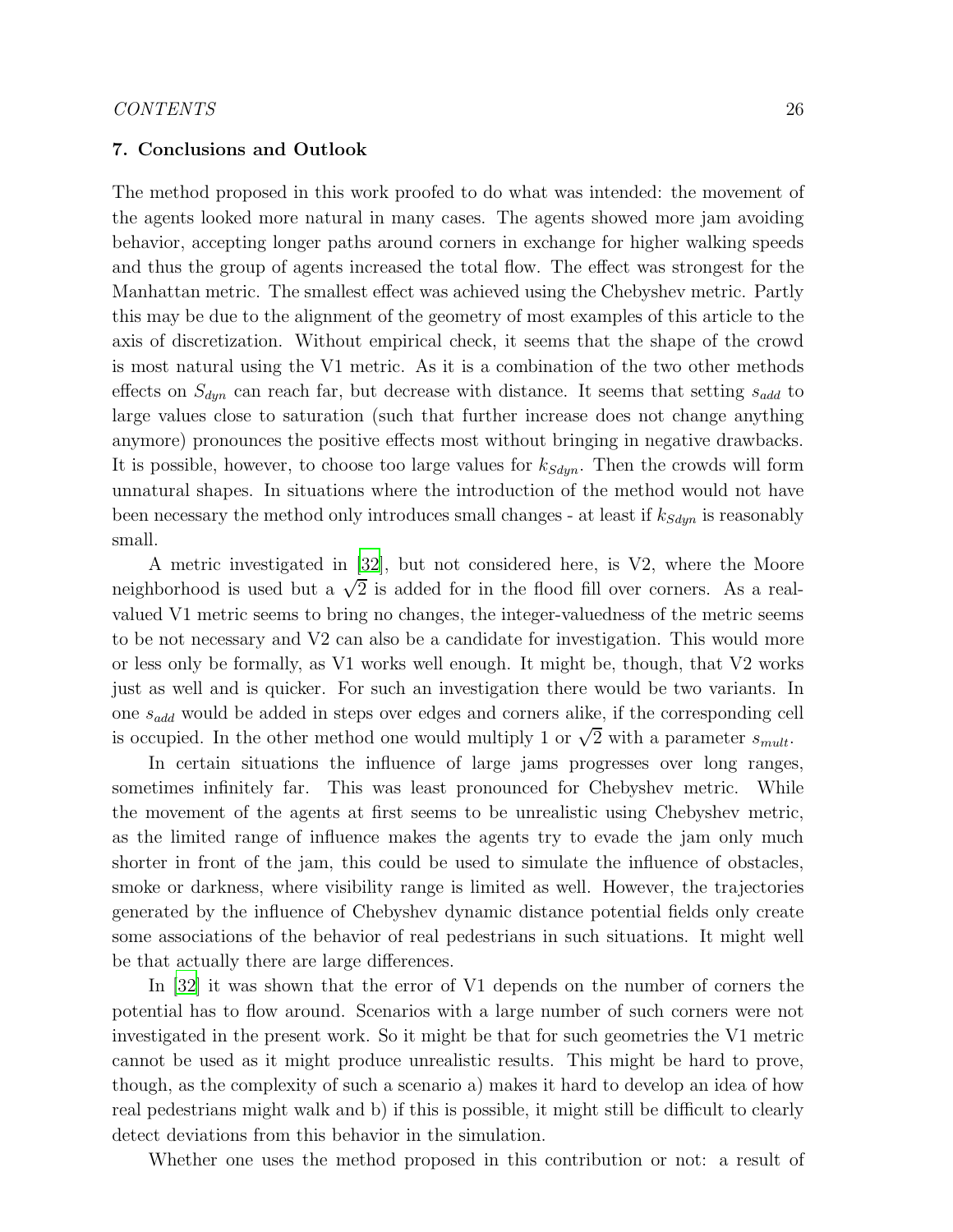#### REFERENCES 27

repeated simulation of pedestrian dynamics is the field  $T_1(\vec{x}, t)$  of travel times from some position to the destination. Just like the correction of the static distance potential field by the dynamic one,  $T_1(\vec{x}, t)$  is or at least should be a better estimation of the real travel times. Therefore one could use  $T_1(\vec{x}, t)$  similar to  $S_{dyn}(\vec{x}, t)$  in a second set of simulations to calculate a  $T_2(\vec{x}, t)$ . The hope is that simulating iteratively converges:  $|T_{i+1}(\vec{x}, t) - T_i(\vec{x}, t)| < \epsilon \ \forall \ i \geq j$  for a fixed j. This would be a generalized dynamic assignment [\[46](#page-29-7)] for fully two dimensional application, similar as in [\[18\]](#page-27-5). For such an iterative strategy one would have to define an extrapolation method for the travel times of those locations that were not accessed by agents in the previous iteration. The importance and the requirements for the quality of this method are the higher the more the initial simulations deviate from the final solution. In this respect the method proposed in this work can be assumed to be very helpful.

## References

- <span id="page-26-0"></span>[1] P. de Fermat. Personal letter to C. de la Chambre, 1662. <http://www.wlym.com/~animations/fermat/16620101%20Fermat%20to%20de%20la%20Chambre.pdf>.
- <span id="page-26-1"></span> $[2]$  C. Huygens, "Trait de la Lumière", 1690.
- <span id="page-26-2"></span>[3] R. Feynman and A. Hibbs, Quantum Physics and Path Integrals. McGraw-Hill, New York, 1965. <urn:ISBN:0-07-020650-3>.
- <span id="page-26-3"></span>[4] A. Seyfried, B. Steffen, W. Klingsch, and M. Boltes, "The fundamental diagram of pedestrian movement revisited", J. Stat. Mech. [\(2005\) P10002,](http://dx.doi.org/10.1088/1742-5468/2005/10/P10002) [physics/0506170](http://arxiv.org/abs/physics/0506170).
- <span id="page-26-4"></span>[5] A. Seyfried, M. Boltes, J. K¨ahler, W. Klingsch, A. Portz, T. Rupprecht, A. Schadschneider, B. Steffen, and A. Winkens, "Enhanced empirical data for the fundamental diagram and the flow through bottlenecks", in Rogsch *et. al.* [\[52\]](#page-30-0), p. 0. [0810.1945](http://arxiv.org/abs/0810.1945). (to be published).
- <span id="page-26-5"></span>[6] J. Fruin, Pedestrian Planning and Design. Metropolitan Association of Urban Designers and Environmental Planners, New York, 1971.
- $[7]$  W. Predtetschenski and A. Milinski, Personenströme in Gebäuden Berechnungsmethoden für die Modellierung. Müller, Köln-Braunsfeld, 1971. <urn:ISBN:3481168446>.
- [8] S. Hoogendoorn, W. Daamen, and P. Bovy, "Microscopic pedestrian traffic data collection and analysis by walking experiments: Behaviour at bottlenecks", in Galea [\[49](#page-29-8)], pp. 89–100. urn: ISBN: 1-90452-108-8.
- [9] T. Fujiyama, "Collision avoidance of pedestrians on stairs", tech. rep., Centre for Transport Studies, University College London, London, 2006. CTS Working Paper 2006/1, ISSN 1747-6232.
- [10] T. Kretz, A. Grünebohm, and M. Schreckenberg, "Experimental study of pedestrian flow through a bottleneck", [Journal of Statistical Mechanics: Theory and Experiment](http://dx.doi.org/10.1088/1742-5468/2006/10/P10014) **P10014** (2006), [physics/0610077](http://arxiv.org/abs/physics/0610077).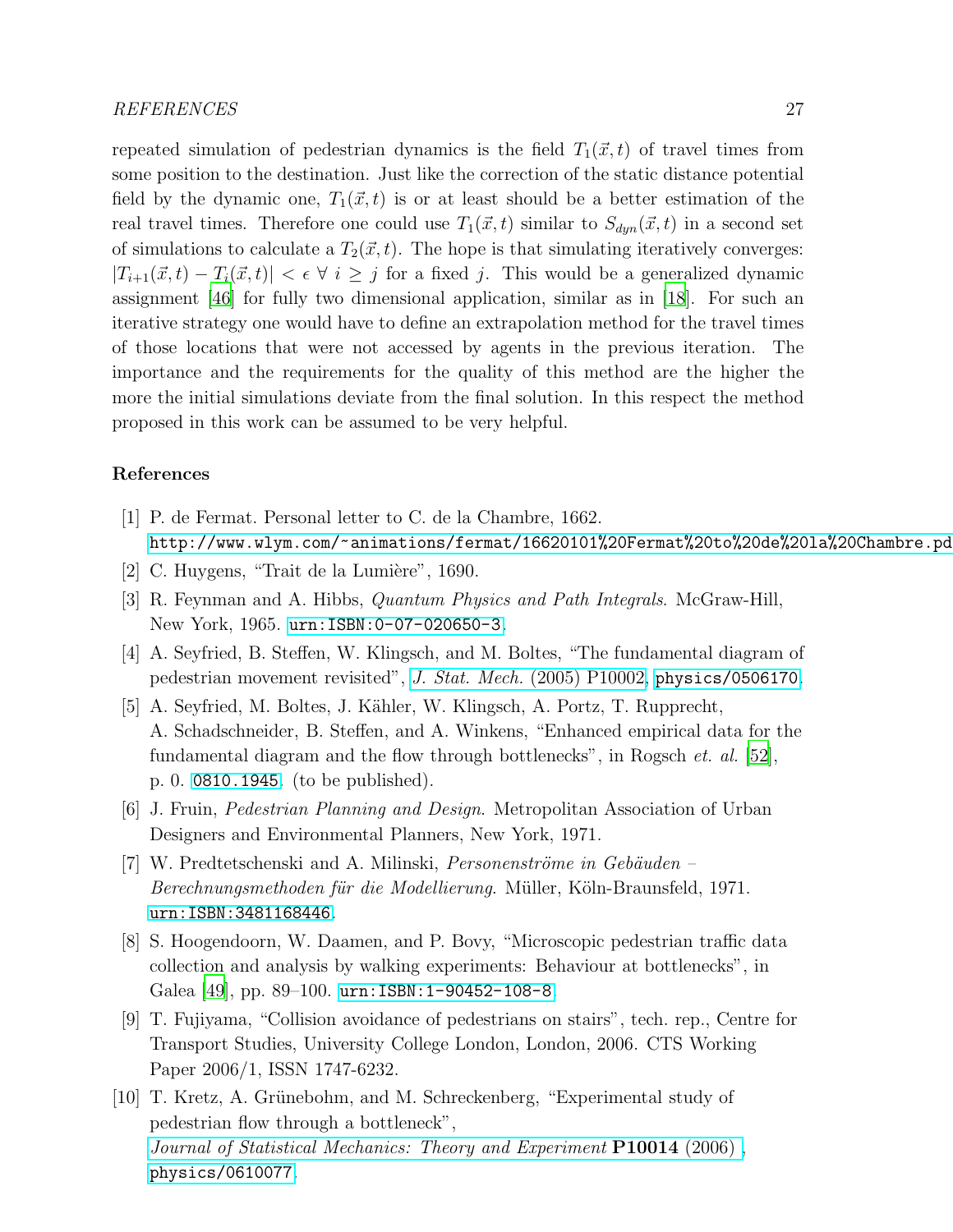- [11] T. Kretz, A. Grünebohm, M. Kaufman, F. Mazur, and M. Schreckenberg, "Experimental study of pedestrian counterflow in a corridor", [Journal of Statistical Mechanics: Theory and Experiment](http://dx.doi.org/10.1088/1742-5468/2006/10/P10001) **P10001** (2006), [cond-mat/0609691](http://arxiv.org/abs/cond-mat/0609691).
- [12] A. Seyfried, T. Rupprecht, O. Passon, B. Steffen, W. Klingsch, and M. Boltes, "New insights into pedestrian flow through bottlenecks", Transportation Science (2007) , [physics/0702004](http://arxiv.org/abs/physics/0702004). (to be published).
- <span id="page-27-0"></span>[13] A. Johansson, D. Helbing, and P. Shukla, "Specification of the Social Force Pedestrian Model by Evolutionary Adjustment to Video Tracking Data", [Advances in Complex Systems](http://dx.doi.org/10.1142/S0219525907001355) 10 (2007) no. 4, 271–288, [0810.4587](http://arxiv.org/abs/0810.4587).
- <span id="page-27-1"></span> $\left[14\right]$  H. Euler, "Über die Streuung von Licht an Licht nach der Diracschen Theorie", Annalen der Physik 26 (1936) . http://zs.thulb.uni-jena.de/servlets/MCRFileNodeServlet/jportal\_derivate\_00155320/19
- <span id="page-27-2"></span>[15] R. Blandford and R. Narayan, "Fermat's Principle, Caustics, and the Classification of Gravitational Lens Images", The Astrophysical Journal 310 (1986) 568–582. <http://adsabs.harvard.edu/abs/1986ApJ...310..568B>.
- <span id="page-27-3"></span>[16] C. Rogsch, "A special problem of the simulation of pedestrians." Talk given at a workshop at Arsenal Research (Vienna, December 2007) and a RiMEA meeting (Wuppertal, March 2008), 2007/2008.
- <span id="page-27-4"></span>[17] S. Hoogendoorn and P. Bovy, "Pedestrian route-choice and activity scheduling theory and models", *[Transportation Research B](http://dx.doi.org/10.1016/S0191-2615(03)00007-9)* 38 (2004) 169-190.
- <span id="page-27-5"></span>[18] S. Hoogendoorn and P. Bovy, "Dynamic user-optimal assignment in continuous time and space", *[Transportation Research B](http://dx.doi.org/10.1016/j.trb.2002.12.001)* 38 (2004) 571–592.
- <span id="page-27-6"></span>[19] K. Teknomo and A. Millonig, "A Navigation Algorithm for Pedestrian Simulation in Dynamic Environments", in Proceeding of the 11th World Conference on Transport Research (WCTR), University of California, Berkeley, 2007, p. 0. 2007. <http://people.revoledu.com/kardi/publication/WCTR2007.pdf>.
- <span id="page-27-7"></span>[20] S. Hoogendoorn, P. Bovy, and W. Daamen, "Microscopic Pedestrian Wayfinding and Dynamics Modelling", in Schreckenberg and Sharma [\[48](#page-29-9)], pp. 123–154. <urn:ISBN:3-540-42690-6>.
- <span id="page-27-8"></span>[21] O. Khatib, "The Potential Field Approach and Operational Space Formulation in Robot Control", in Adaptive and Learning Systems – Theory and Application, K. Narendra, ed., pp. 367–377. Plenum Press, New York and London, 1986. <http://ai.stanford.edu/groups/manips/files/Article33.pdf>. <urn:ISBN:978-0306422638>.
- <span id="page-27-9"></span>[22] J.-C. Latombe, Robot Motion Planning. Kluwer Academic Publishers, 7th ed., 1991. <urn:ISBN:978-0792391296>.
- <span id="page-27-10"></span>[23] A. Schadschneider, "Bionics-Inspired Cellular Automaton Model for Pedestrian Dynamics", in Fukui et. al. [\[47\]](#page-29-10), pp. 499–509. <http://www.thp.uni-koeln.de/~as/Mypage/PSfiles/pede1.ps>.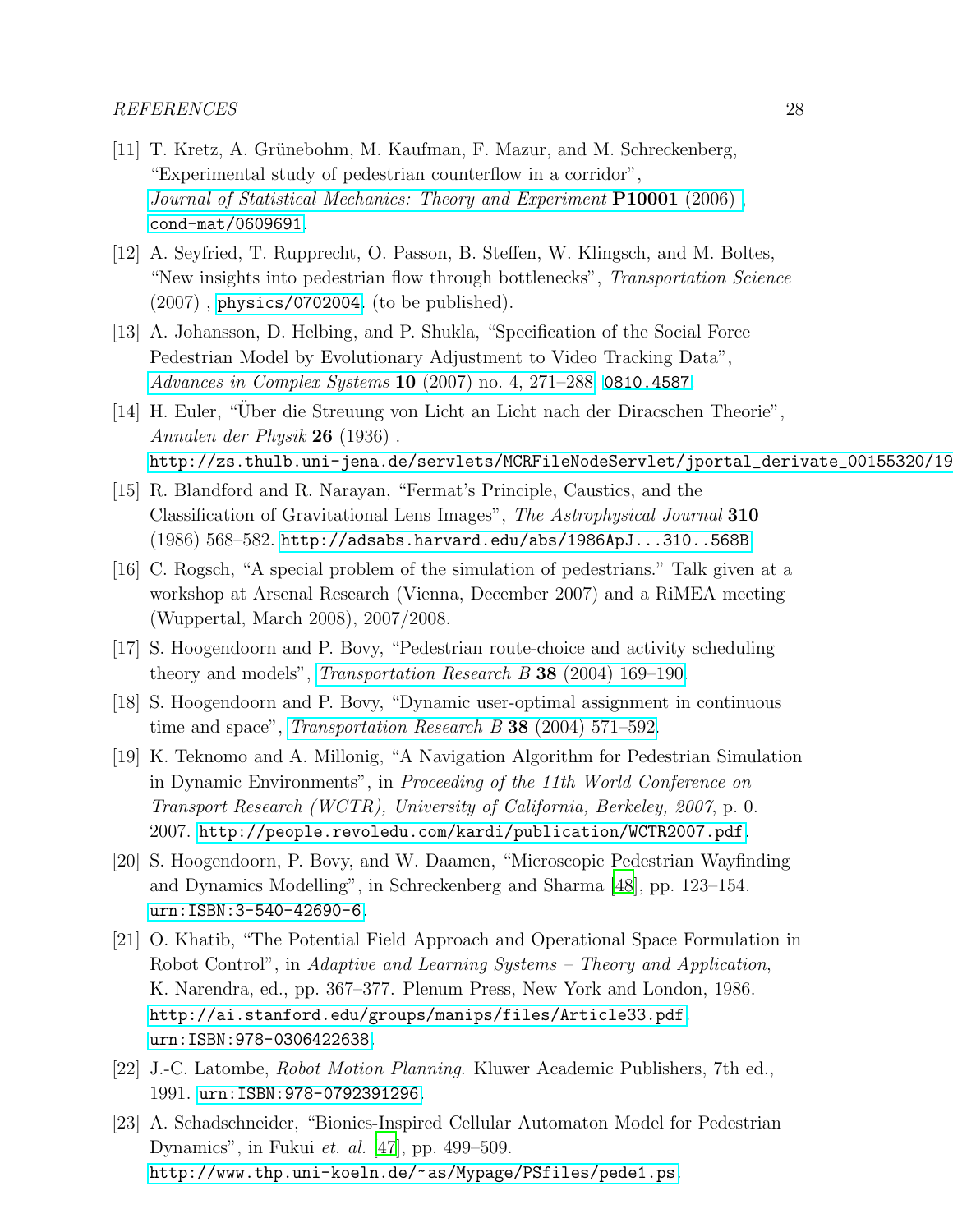- [24] A. Kirchner and A. Schadschneider, "Simulation of Evacuation Processes Using a Bionics-inspired Cellular Automaton Model for Pedestrian Dynamics", *Physica A* 312 (2002) no. 1-2, 260-276, [cond-mat/0203461](http://arxiv.org/abs/cond-mat/0203461).
- [25] A. Kirchner, Modellierung und statistische Physik biologischer und sozialer Systeme. PhD thesis, Universität zu Köln, 2002. <urn:nbn:de:hbz:38-112313296>. (in German).
- <span id="page-28-2"></span>[26] K. Nishinari, A. Kirchner, A. Namazi, and A. Schadschneider, "Extended Floor Field CA Model for Evacuation Dynamics", IEICE Trans. Inf. & Syst. E87-D (2004) 726–732, [cond-mat/0306262v1](http://arxiv.org/abs/cond-mat/0306262v1).
- <span id="page-28-10"></span>[27] T. Kretz and M. Schreckenberg, ["The F.A.S.T.-Model",](http://dx.doi.org/10.1007/11861201_85) in El Yacoubi et. al. [\[51](#page-30-1)], pp. 712–715. [0804.1893](http://arxiv.org/abs/0804.1893). <urn:ISBN:3-540-40929-7>.
- <span id="page-28-5"></span>[28] T. Kretz, Pedestrian Traffic – Simulation and Experiments. PhD thesis, Universität Duisburg-Essen, February, 2007. <urn:nbn:de:hbz:464-20070302-120944-7>.
- <span id="page-28-0"></span>[29] A. Schadschneider, W. Klingsch, H. Kl¨upfel, T. Kretz, C. Rogsch, and A. Seyfried, "Evacuation Dynamics: Empirical Results, Modeling and Applications", in *Encyclopedia of Complexity and System Science*, R. Meyers, ed. Springer, Berlin Heidelberg New York, 2009. [0802.1620](http://arxiv.org/abs/0802.1620). <urn:ISBN:978-0-387-75888-6>. (to be published).
- <span id="page-28-1"></span>[30] A. Schadschneider, "Cellular Automaton Approach to Pedestrian Dynamics – Theory", in Schreckenberg and Sharma [\[48](#page-29-9)], pp. 76–85. [cond-mat/0112117](http://arxiv.org/abs/cond-mat/0112117). <urn:ISBN:3-540-42690-6>.
- <span id="page-28-3"></span>[31] T. Kretz and M. Schreckenberg, "F.A.S.T. – Floor field- and Agent-based Simulation Tool", in *Transport Simulation: Beyond Traditional Approaches*, E. Chung and A. Dumont, eds., p. 0. EPFL Press, Lausanne, CH, January, 2009. [physics/0609097](http://arxiv.org/abs/physics/0609097). <urn:ISBN:978-1-420095-09-8>. (to be published).
- <span id="page-28-4"></span>[32] T. Kretz, C. Bönisch, and P. Vortisch, "Comparison of Various Methods for the Calculation of the Distance Potential Field", in Rogsch et. al. [\[52\]](#page-30-0), p. 0. [0804.3868](http://arxiv.org/abs/0804.3868). (to be published).
- <span id="page-28-6"></span>[33] E. Dijkstra, "A Note on Two Problems in Connexion with Graphs", [Numerische Mathematik](http://dx.doi.org/10.1007/BF01386390) 1 (1959) 269–271.
- <span id="page-28-7"></span>[34] M. de Berg, M. van Kreveld, M. Overmars, and O. Schwarzkopf, Computational Geometry. Springer, Berlin Heidelberg New York, 1997. <urn:ISBN:3-54061-270-X>.
- <span id="page-28-8"></span>[35] R. Kimmel and J. Sethian, "Computing geodesic paths on manifolds", in Proc. Natl. Acad. Sci. USA, pp. 8431–8435. 1998. <http://www.pnas.org/content/95/15/8431.full.pdf>.
- <span id="page-28-9"></span>[36] PTV Planung Transport Verkehr AG, Stumpfstraße 1, D-76131 Karlsruhe, VISSIM 5.10 User Manual, 2008. <http://www.vissim.de/>.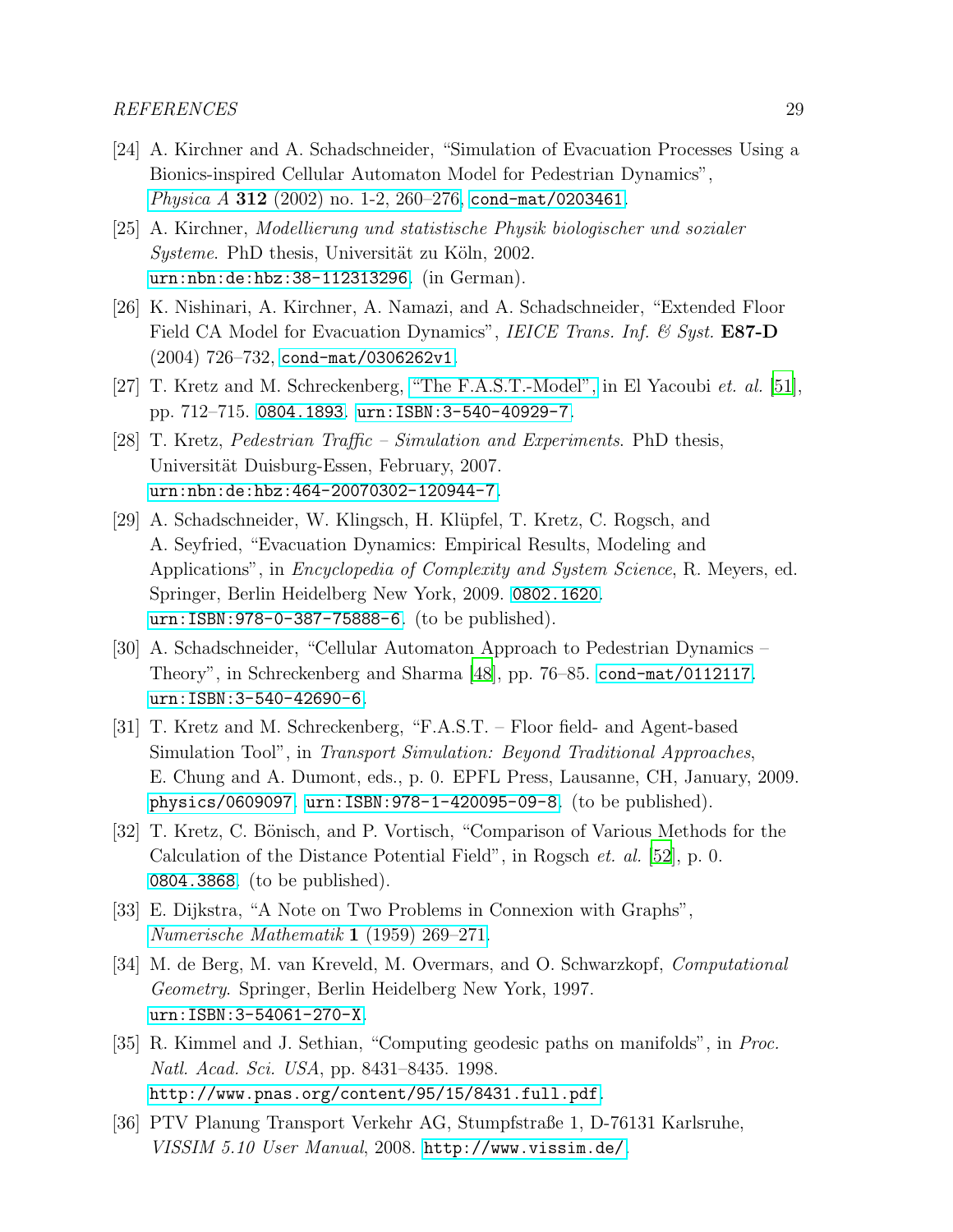- <span id="page-29-0"></span>[37] T. Kretz, M. Kaufman, and M. Schreckenberg, ["Counterflow Extension for the F.A.S.T.-Model",](http://dx.doi.org/10.1007/978-3-540-79992-4_75) in Umeo *et. al.* [\[53\]](#page-30-2), pp. 555–558. [0804.4336](http://arxiv.org/abs/0804.4336). <urn:ISBN:978-3-540-79991-7>.
- <span id="page-29-1"></span>[38] C. Henein, Crowds are Made of People: Human Factors in Microscopic Crowd Models. PhD thesis, Carleton University, 2008. <http://www.orange-carb.org/~cmh/papers/Henein-Thesis.pdf>.
- <span id="page-29-2"></span>[39] D. Helbing and P. Molnar, "Social force model for pedestrian dynamics", Phys. Rev. E 51 (1995) 4282-4286, [cond-mat/9805244](http://arxiv.org/abs/cond-mat/9805244).
- [40] D. Helbing, I. Farkas, and T. Vicsek, "Simulating dynamical features of escape panic", Nature 407 (2000) 487-490, [cond-mat/0009448](http://arxiv.org/abs/cond-mat/0009448).
- [41] D. Helbing, I. Farkas, P. Molnar, and T. Vicsek, "Simulation of Pedestrian Crowds in Normal and Evacuation Situations", in Schreckenberg and Sharma [\[48](#page-29-9)], pp. 21–58.

<http://www.tu-dresden.de/vkiwv/vwista/publications/evacuation.pdf>.

- <span id="page-29-3"></span>[42] T. Werner and D. Helbing, "The Social Force Pedestrian Model Applied to Real Life Scenarios", in Galea [\[49\]](#page-29-8), pp. 17–26. <urn:ISBN:1-90452-108-8>.
- <span id="page-29-4"></span>[43] T. Kretz and M. Schreckenberg, ["Moore and more and symmetry",](http://dx.doi.org/10.1007/978-3-540-47064-9_26) in Waldau  $et.$  al. [\[50\]](#page-29-11), pp. 297-308. [0804.0318](http://arxiv.org/abs/0804.0318). <urn:ISBN:978-3-540-47062-5>.
- <span id="page-29-5"></span>[44] U. Weidmann, "Transporttechnik der Fußgänger - Transporttechnische Eigenschaften des Fußgängerverkehrs", Schriftenreihe des IVT 90, ETH Zürich, 3, 1993. [http://www.ped-net.org/uploads/media/weidmann-1993\\_01.pdf](http://www.ped-net.org/uploads/media/weidmann-1993_01.pdf). Zweite, ergänzte Auflage, in German.
- <span id="page-29-6"></span>[45] D. Stauffer and A. Aharony, Introduction to Percolation Theory. CRC Press, 2nd ed., 1994. <urn:ISBN:0-7484-0253-5>.
- <span id="page-29-7"></span>[46] M. Friedrich, I. Hofsäß, K. Nökel, and P. Vortisch, "A Dynamic Traffic Assignment Method for Planning and Telematic Applications", in Proceedings of Seminar K, European Transport Conference, pp. 29–40. Cambridge, 2000. [http://www.isv.uni-stuttgart.de/vuv/publication/PDF/200009\\_Fr\\_DTA\\_ETC.pdf](http://www.isv.uni-stuttgart.de/vuv/publication/PDF/200009_Fr_DTA_ETC.pdf).
- <span id="page-29-10"></span>[47] M. Fukui, Y. Sugiyama, M. Schreckenberg, and D. Wolf, eds., Traffic and Granular Flow '01. Springer-Verlag Berlin Heidelberg, Nagoya, 2003. <urn:ISBN:3-540-40255-1>.
- <span id="page-29-9"></span>[48] M. Schreckenberg and S. Sharma, eds., Pedestrian and Evacuation Dynamics. Springer-Verlag Berlin Heidelberg, Duisburg, 2002. <urn:ISBN:3-540-42690-6>.
- <span id="page-29-8"></span>[49] E. Galea, ed., Pedestrian and Evacuation Dynamics: 2nd International Conference. CMS Press, Old Royal Naval College, University of Greenwich, London, 2003. <urn:ISBN:1-90452-108-8>.
- <span id="page-29-11"></span>[50] N. Waldau, P. Gattermann, H. Knoflacher, and M. Schreckenberg, eds., Pedestrian and Evacuation Dynamics 2005. Springer Berlin Heidelberg New York, Vienna, December, 2006. <urn:ISBN:978-3-540-47062-5>.